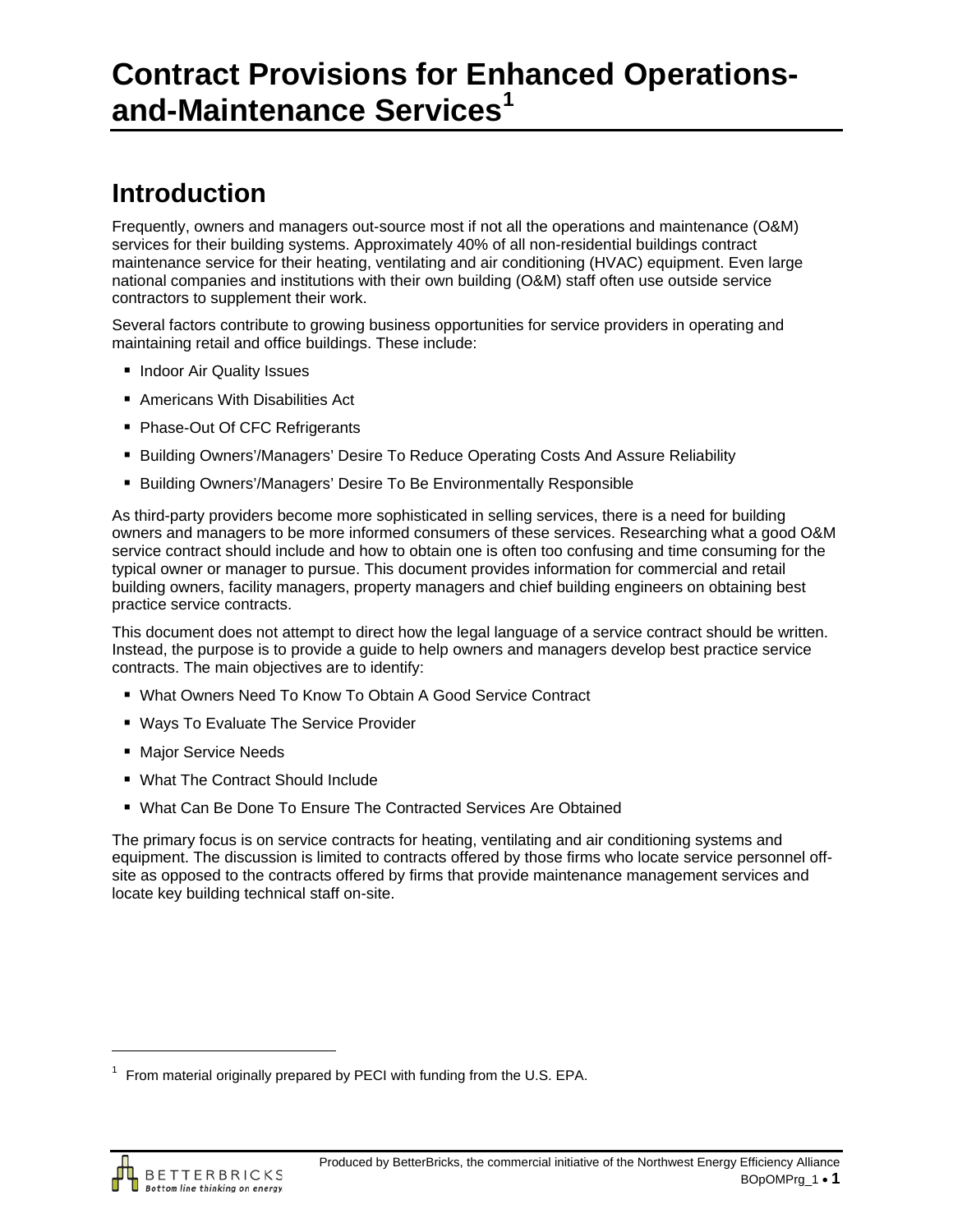# **Definitions**

# **What is Operation and Maintenance?**

Building operation and maintenance (O&M) is the on-going process of sustaining the performance of building systems according to design intent, the owner or occupants' changing needs and optimum efficiency levels. The traditional O&M process involves a group of activities that help sustain a building's overall profitability by addressing tenant comfort, equipment reliability and efficient operation.

Efficient operation in the context of O&M refers to activities such as equipment scheduling and optimizing energy and comfort control strategies to allow equipment to operate only as much as needed to fulfill its intended function. Maintenance activities involve physically inspecting and caring for equipment. Together O&M tasks performed systematically, address reliability and reduce equipment degradation as well as sustain energy efficiency. Without sufficient and well trained in-house O&M staff, service contracts are often the only means an owner has of maintaining the building's mechanical systems in an organized and on-going manner.

# **What Are the Various Types of Service Contracts?**

In the maintenance service industry, there is no standard or set definition for the various kinds of service contracts. Each mechanical or maintenance service contractor puts together a unique package of service contracts. The package often consists of three or four types of contracts, each presenting a different level of comprehensiveness.

For the purpose of this document we will define four fundamental types: the full-coverage, full-labor, preventive-maintenance and inspection contracts. We will also briefly discuss the end-use or end-results type contract, which is a newer concept in service contracting. The names are based on industry literature and discussions with professionals in the field. Within these contracts there can be many variations, depending on an owner's needs and the contractor's willingness to modify or customize their service offerings.

Most of the contract types discussed below may encompass the entire mechanical system or focus on just one piece of major equipment such as a chiller. Also, owners may have more than one type of contract in place at any given time.

## **Full-Coverage Service Contract**

A full-coverage service contract provides 100% coverage of labor, parts and materials, as well as emergency service. Owners may purchase this type of contract for all of their building equipment or for only the most critical equipment, depending on their needs. This type of contract should always include comprehensive preventive maintenance activities for the covered equipment and systems.

If not already addressed by the contract, for an additional fee the owner can purchase repair and replacement coverage (sometimes called a "breakdown" insurance policy) for covered equipment. This makes the contractor completely responsible for the equipment. When repair and replacement coverage is part of the agreement, it is to the contractor's advantage to perform rigorous preventive maintenance according to schedule, since they are responsible for replacing the equipment if it fails prematurely.

This is usually the most comprehensive and the most expensive agreement regarding the short-term impact on the maintenance portion of the facilities budget. However, in the long term it may prove to be the most cost-effective, depending on the owner's overall O&M objectives. A major advantage for obtaining a full-coverage contract is the ease of budgeting and the fact that most if not all of the risk is carried by the contractor. However, if the contractor is not reputable or underestimates the condition of the equipment they are ensuring, they may do only enough preventive maintenance to keep the equipment barely running until the end of the contract period. Also, when a company underbids the work in order to win the contract, they may attempt to break the contract early if they foresee a high probability of one or more catastrophic failures occurring before the end of the contract.

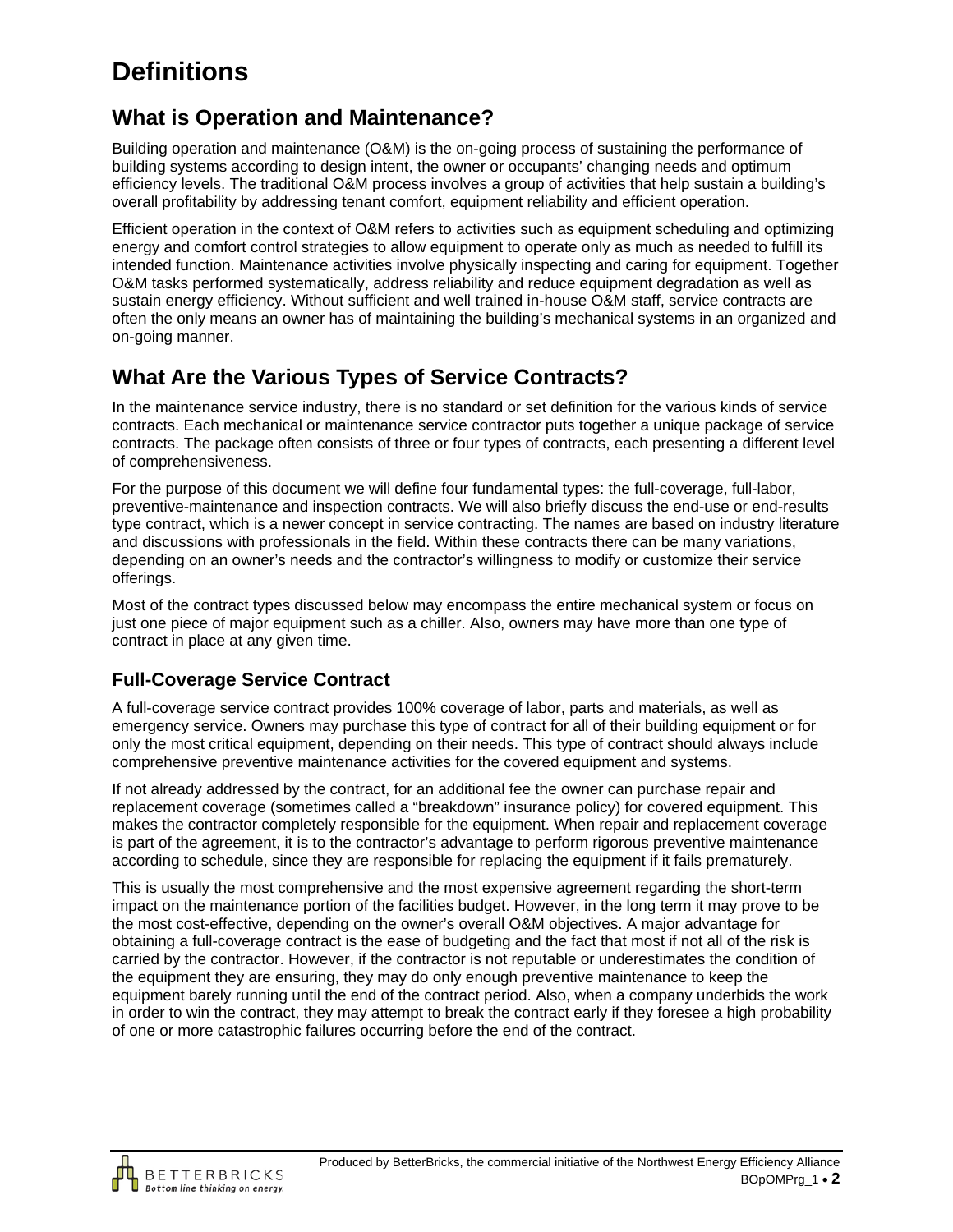## **Full-Labor Service Contract**

A full-labor service contract covers 100% of the labor to repair, replace and maintain most mechanical equipment. The owner is required to purchase all equipment and parts. Although preventive maintenance and operation may be part of the agreement, actual installation of major plant equipment (such as a centrifugal chiller, boilers and large air compressors) is typically excluded from the contract. Risk and warrantee issues usually preclude allowing anyone but the manufacturer to install this type equipment. Also, how emergency calls are dealt with in this arrangement varies. The cost of emergency calls may be factored into the original contract or the contractor may agree to respond to an emergency within a set number of hours, with the owner paying separately for the emergency labor. Some preventive maintenance services are often included in the agreement along with minor materials such as belts, grease and filters.

This is the second most expensive contract regarding short-term impact on the maintenance budget. This type of contract is usually only advantageous for owners of very large buildings or multiple properties, allowing them to buy in bulk and therefore obtain equipment, parts and materials for much less than the average building owner. For owners of smaller-to-medium size buildings, cost control and budgeting becomes more complicated with this type of contract, since labor is the only constant. Because they are only responsible for providing labor, the contractor's risk is less with this type contract than a full-coverage contract.

## **Preventive-Maintenance Service Contract**

The preventive-maintenance contract is generally purchased for a fixed fee and includes a number of scheduled and rigorous preventive-maintenance activities such as changing belts, filters, cleaning indoor and outdoor coils, lubricating motors and bearings, cleaning and maintaining cooling towers, testing control functions and calibration, painting for corrosion control, etc. Generally, the contractor provides the materials such as filters, belts, grease, paint and coil cleaner as part of the contract. This type contract is popular with owners and is widely sold. The contract may or may not include any arrangements regarding repairs or emergency calls

The main advantage of this type of contract is that it is initially less expensive than either the full-service or full-labor contract and provides the owner with an agreement that focuses on quality preventive maintenance. However, budgeting and cost control regarding emergencies, repairs and replacements is more difficult since these activities are often done on a time and material basis. With this type contract the owner takes on most of the risk. Also, unless the owner knows what PM activities are most important and how often the activities should be performed (given the equipment condition and the surrounding environment), they could end up with a contract that addresses substantially more or less than what they really need. For example, if the building is in a particularly dirty environment, the outdoor cooling coils may need to be cleaned two or three times during the cooling season instead of just once at the beginning of the season. It is important to understand how much preventive maintenance is enough to realize the full benefit of the contract.

The owner or manager needs to beware that some contractors' preventive maintenance programs more closely resemble the inspection service contract described below. Not all PM service contracts contain the same rigor. When obtaining bids, compare the level of service each agreement intends on providing, as well as the price.

## **Inspection Service Contract**

An inspection contract, also known in the industry as a "fly-by" contract, is purchased by the owner for a fixed annual fee and includes a fixed number of periodic inspection-type activities. Inspection activities are much less rigorous than preventive maintenance. Simple tasks such as changing a dirty filter or replacing a broken belt are performed automatically, but for the most part, inspection means looking to see if anything is broken or is about to break and reporting it to the owner. The contract may or may not include a limited amount of materials (belts, grease, filters, etc.) be provided by the contractor or any agreement regarding other service or emergency calls.

In the short-term perspective, this is the least expensive type of contract. This may also be the least effective type contract, since it is not always a moneymaker for the contractor, but is viewed as a way to maintain a relationship with their customer. With this "foot in the door" arrangement, the contractor is more likely to be called when a breakdown or emergency arises. They can then bill on a time-and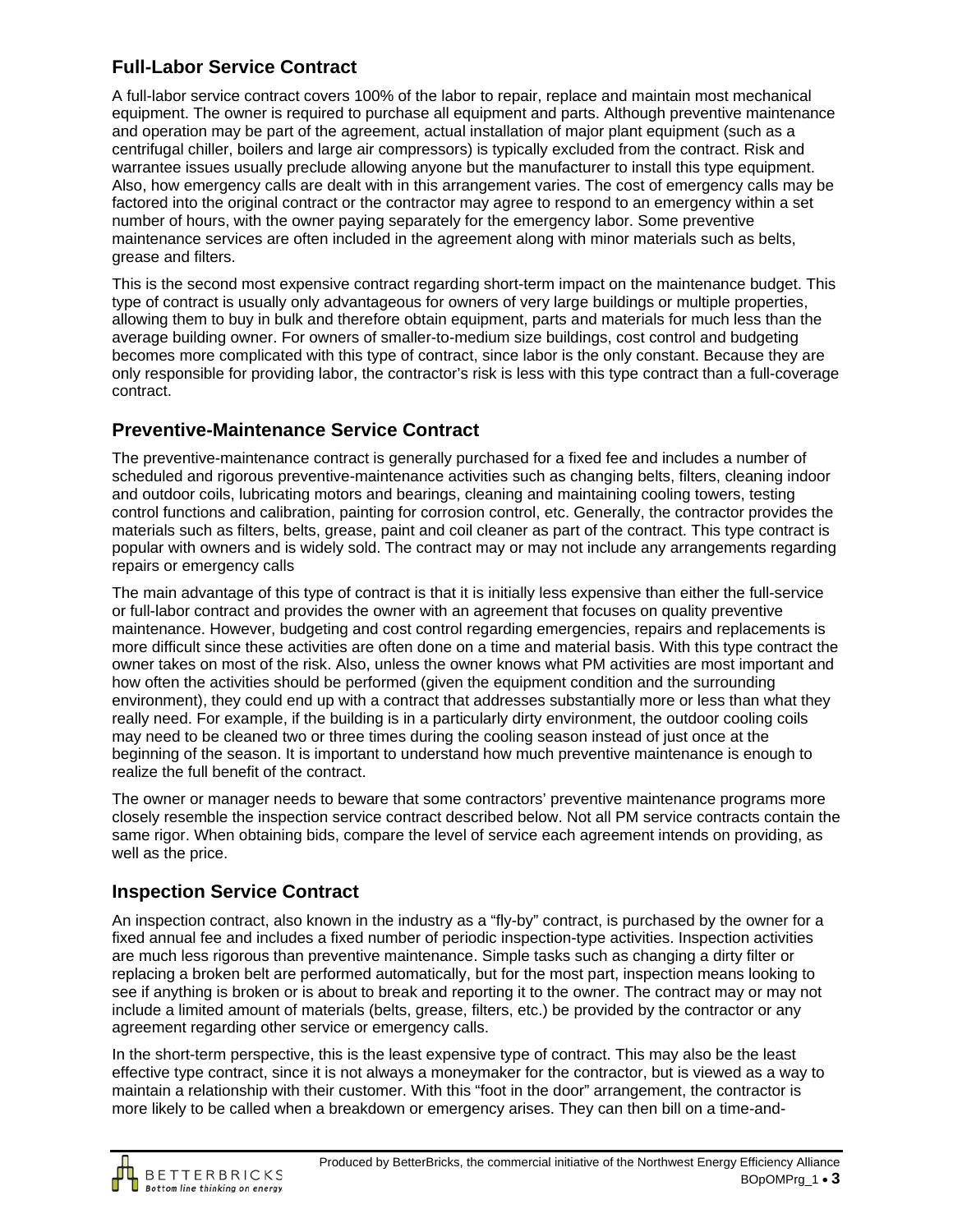material basis. Low cost is the main advantage to this type of contract and is thought to be most appropriate for smaller buildings with simple mechanical systems.

## **End-Results Contracting**

End-results or end-use contracting is the newest concept in service contracting and is not yet widely available. With this type contract, the outside contractor takes over all of the operational risk for a particular end-result such as comfort. In this case, comfort is the product being bought and sold. The owner and contractor agree on a definition for comfort and a way to measure whether the results are achieved. Comfort may be defined as maintaining the space temperature throughout the building between 72° to 74°F for 95% of the annual occupied hours. The contract payment schedule is based on how well the contractor achieves the agreed upon objectives.

This type contract may be appropriate for owners who have sensitive customers or critical operational needs that depend on maintaining a certain level of comfort or environmental quality for optimum productivity. How risk is shared between the owner and contractor depends on what type or how many end-results are purchased. If comfort defined by dry-bulb temperature is the only end-result required, then the owner takes on the risk for ameliorating other problems such as indoor air quality, humidity and energy use issues. Maximum contract price is tied to the amount and complexity of the end-results purchased.

## **Who are the Providers**

There are a variety of contractors offering maintenance service contracts to owners of commercial buildings and retail facilities:

- Mechanical Contractors and Full-Service Mechanical Contractors
- Maintenance Service Contractors
- National Maintenance Service Firms (Consolidators)
- **Specialized Service Contractors**
- Manufacturers
- **Maintenance Management Firms**

### **Mechanical Contractors**

Mechanical contractors may install, repair and perform O&M on all types of mechanical equipment including controls. The firms known as full-service mechanical contractors also design systems as well as install and service systems. Both types of firms may also distribute manufacturers' HVAC equipment and control systems. Service contracts generally make up anywhere from 10% to 25% of their business.

## **Maintenance Service Contractors**

Maintenance service contractors offer a broader range of services, such as janitorial, lighting maintenance, and preventive HVAC maintenance, including installation and repair of equipment. Their offerings may also include infrared scanning, ultrasonic testing and eddy current testing. These firms generally do not sell equipment. Service makes up the major share of their business. Primarily owners that outsource most, if not all, of their building services hire them. These firms may have HVAC technicians that are responsible for several different buildings. However, the janitorial crews are generally responsible for the same buildings. Profits for these firms generally depend on the number and size of the janitorial and maintenance service contracts they sell.

### **National Maintenance Service Firms**

There are two types of national maintenance service firms. One type serves mainly large retail chains and owners of multiple buildings. These firms qualify mechanical contracting businesses throughout the country as subcontractors. The qualified subcontractors are then considered part of the firm's national service team. The number of subcontractors they have in a particular region or metropolitan area depends on the number of contracts they have for that area. This type of national firm usually does not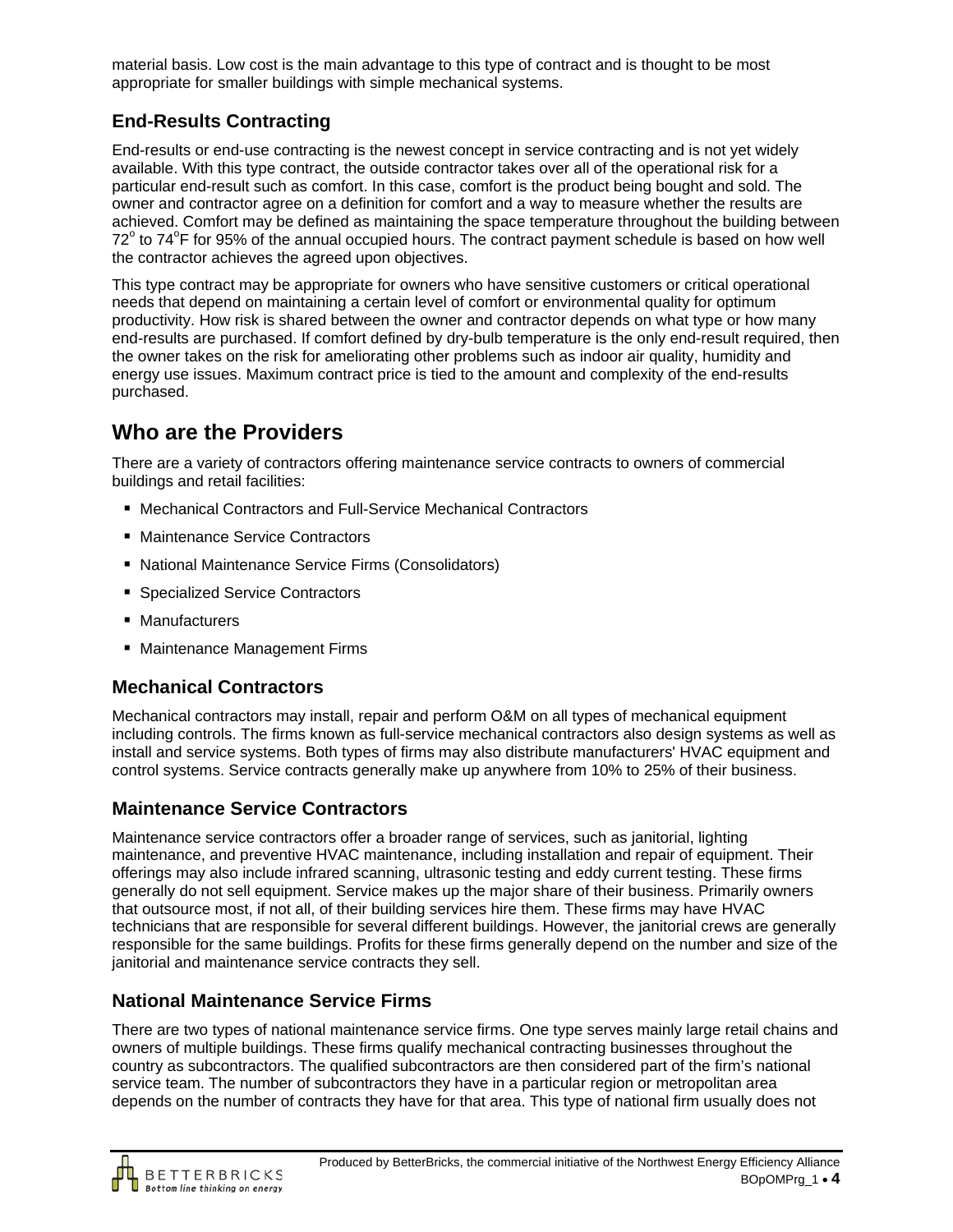generally attempt to own any of its mechanical subcontractors. However, the firm itself may also be a fullservice mechanical contractor with their own designers, installers and service technicians.

The other type of national maintenance service firm is also known in the industry as consolidators. They are currently buying up mechanical contracting firms nationwide. At this time, there are only a small number of these firms, but they may own several hundred smaller-to-medium mechanical contracting firms. Although a large number of their customers are currently residential, some are beginning to include light commercial buildings as part of their market. For the most part, the responsibilities for service contract delivery continue to remain with the local mechanical contractor. In some cases, the national service firm prefers to keep a low profile, allowing the acquired mechanical contractor to keep their original name and making little changes as to how business is conducted. Most, if not all, of these consolidators are publicly traded on the stock market. It remains to be seen how beneficial this consolidation effort will be for the commercial and retail building customers.

### **Specialized Service Contractors**

The specialized service contractors provide the narrowest scope of O&M services. These contractors generally sell, install, repair and service a particular type of equipment, such as controls, refrigeration equipment, water treatment systems or electrical equipment. Their O&M service is often limited to the specific technology they sell and may be far less important as a bottom-line moneymaker than the sales of equipment. However, because they are very specialized and proficient in the technology and service they sell, owners and managers often purchase a service agreement in order to supplement the in-house staff's work.

#### **Manufacturers**

Manufacturers of HVAC equipment such as chillers, boilers, package units, fan systems, energy management control systems (EMCS), etc. often provide maintenance service contracts or agreements for the equipment they manufacture. Many of these manufactures also have the capability to provide maintenance on all other systems in the building including controls. Owners and managers often use the manufacture's service contract for a particular piece of equipment or system, such as a large chiller, boiler or EMCS to supplement their own in-house staff's work.

### **Maintenance Management Firms**

Maintenance management firms usually provide full-time, on-site staff. The maintenance management firm might provide just the key management staff, such as the facility manager and chief operating engineer or they might provide these key personnel plus all of the technicians, including carpenters and painters. These firms are capturing the out-sourcing business of owners who determine that such an approach is less expensive than having their own in-house staff. These firms base a large portion of their business on O&M management and service. An emerging motivator for an owner to install this type of an arrangement is the amount of savings the contractor generates from improved O&M practices. The specific type contract these firms require is not discussed as part of this document.

# **Obtaining a Best Practice O&M Service Contract:**

Although there are a variety of service contractors, each with their own marketing techniques and service contract packages, the buyer and user of these services can shape the service delivery process by remaining proactive in obtaining, developing, and overseeing the contract. The following discusses several activities and requirements for building owners and managers to consider when evaluating or upgrading their present maintenance service contract or obtaining a new contract. Not all of the suggestions offered below may be relevant to every situation. The suggestions should be used as a guide in obtaining the best possible contract for the building. Owners and managers should choose what is most important to include based on their needs and objectives. A best practice service contract is the result of informed owners and managers asking the right questions, having reasonable expectations, setting up easy ways to track information, establishing continuity, demonstrating interest and including clear enforceable language in the contract. Appendix A of this document contains a summary checklist of the activities necessary for obtaining a "best practice" O&M service contract.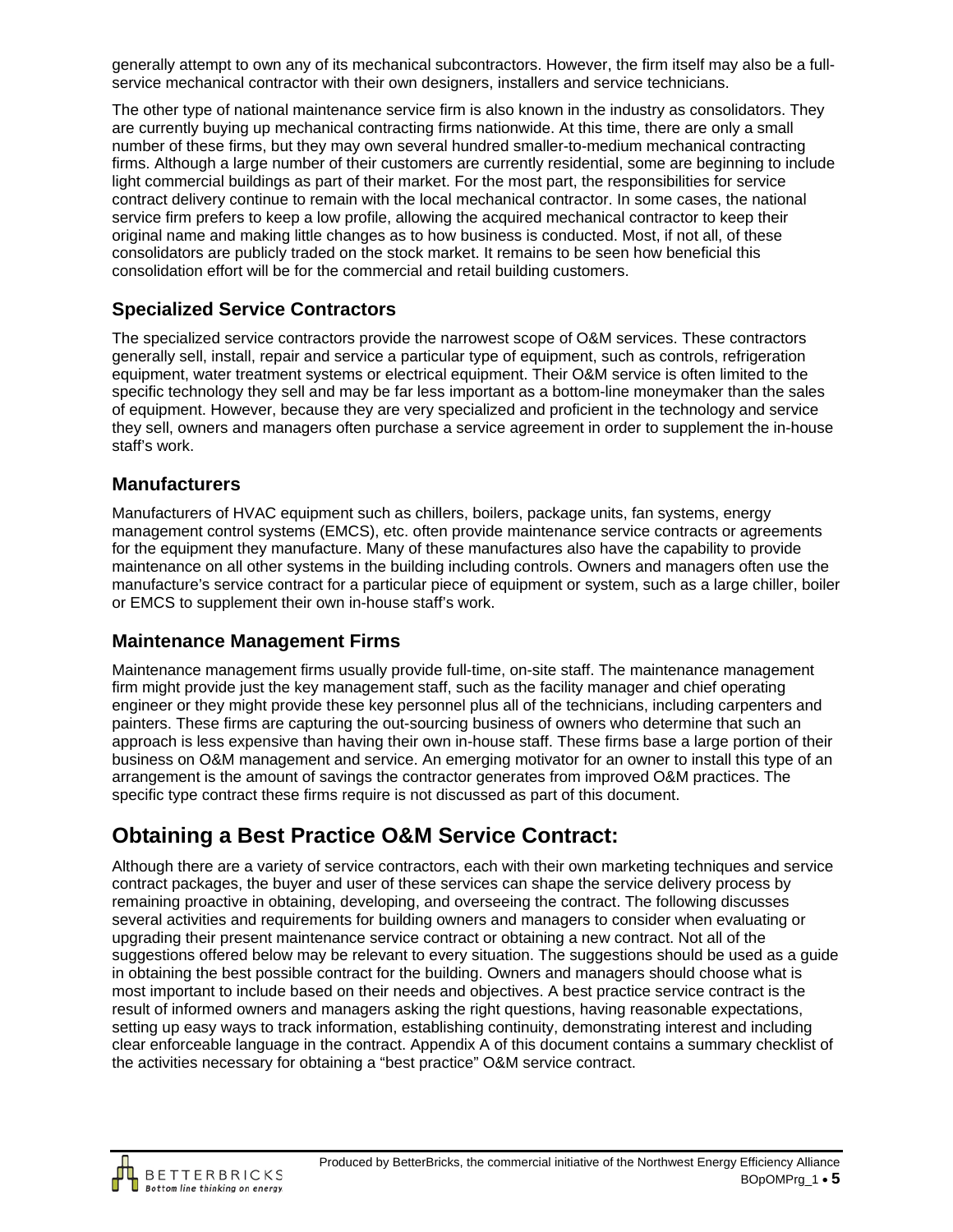## **Developing Objectives**

Before obtaining a contract, addressing the questions below helps formulate the objectives for having a contract. This also helps understand what type of contract is appropriate or if one is needed:

- Is the building fully owner-occupied?
- How long does the owner intend to own the building?
- Is the building single-tenant or multi-tenant occupied?
- How sensitive is the tenant's or owner's operations to a constant and consistent building environment?
- What are the lease arrangements regarding mechanical systems?
	- Is the owner fully responsible for all the O&M for the building or are the tenants partially responsible?
	- How extensive are the tenant's responsibilities?
- How complex are the systems?
- How old is the equipment?
- If there is building staff, how capable are they and do they have adequate time to perform good preventive maintenance?

The following discusses a few scenarios that may emerge by answering the questions above.

If an owner intends to sell the building with in a year or two years, then an expensive, comprehensive service contract may not be appropriate. However, a contract that ensures short-term proper maintenance, with the objective of increasing the property value, or at minimum maintaining its present value for prospective buyers may be cost effective. During the "due diligence" process, buyers become informed about the condition of the building systems. Well-operated and maintained buildings showing good energy savings have a better chance of selling at a higher price. This higher price often recoups the cost of most types of service agreements.

If tenants are responsible for taking care of the equipment serving their area, the owner may choose not to have a service contract of any type. On the other hand, the owner may require the tenants to carry an inspection or PM type contract as part of the lease agreement. The owner may even have a requirement for which service provider to hire. This helps ensure that the mechanical equipment is not allowed to deteriorate, leaving the owner with expensive repairs after the tenant leaves.

For an owner who occupies the building, has a long-term commitment to the property, and has complex systems without the support of an expert in-house maintenance staff, a comprehensive contract such as a full-coverage contract may be most effective. In this case, the owner's objectives may include providing a high level of comfort, providing equipment reliability, operating the building as efficiently as possible to reduce energy costs and avoiding premature equipment failures.

### **Measurable Objectives**

No mater which type of contract is selected, many owners agree that including measurable objectives in the contract is an important management tool. Measurable objectives help track how well the contractor is doing in providing results. It also helps the contractor understand where they need to improve. Some owners and contractors use a report card system to track progress on the measurable objectives. For example, if one objective is to reduce the number of comfort complaints from between 15 to 20 per month to between 0 to 3 per month, the owner may set up a system to track the number of comfort complaints following the placement of the service contract. The owner may then rate or grade the contractor's progress toward meeting the objective according to an agreed upon interval of time, such as monthly or quarterly. The end-results type contract discussed previously is based primarily on measurable results.

Once all of the objectives are established and the basic type of contract is agreed on, the owner and contractor can negotiate the modifications and additions during the bidding and selection process.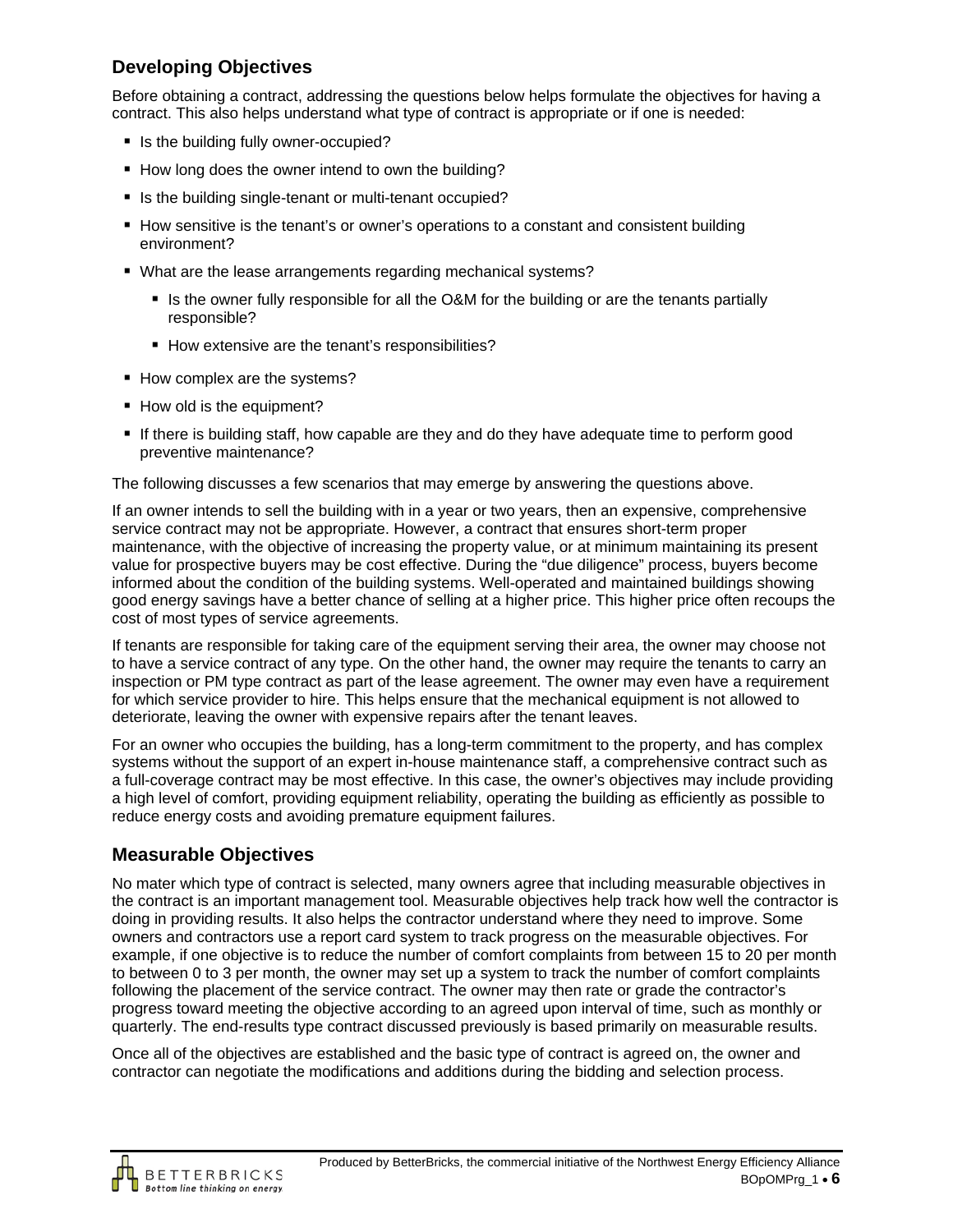## **Screening the Contractors**

Building owners and managers often hire service contractors based on recommendations by other building owners or managers. This approach may save time but in the long run it may not reduce risk or save money. A better way to find a contractor who fits the particular needs of your building is to get several names, then rigorously screen them before requesting bids. A rigorous screening process may seem time consuming but it practically eliminates any costly problems that could occur once the contract is signed. Ask whether the contractor:

- Will do a thorough assessment of the building systems before signing the contract agreement.
- Will modify their basic contract to fit the needs of your building systems and requirements.
- Has supporting documentation showing how various tasks are performed. For example, the contractor should have a policy/procedures manual defining each O&M task, such as check refrigeration pressures, and describing the methods used for accomplishing the task. Ask to see the manual.
- Has a database of recommended PM tasks, either by manufacturer or other reputable sources.
- Will provide a detailed service plan as part of the contract, stating what services will be performed, at what frequency and the time it takes to complete the service.
- Will use only environmentally-safe products when servicing the building.
- Will provide an itemized list of hourly rates for labor by skill level, charges for travel and cost of parts for each service performed.
- Has a maximum response time for emergencies (usually four hours).
- Will provide references from a one-year customer, a three-year customer and two customers of five or more years. Check the references.
- Have several customers that have been with them for five or more years.

With regard to service technicians (employees), ask:

- Will the contractor commit the same two or three technicians to the continual maintenance of the building?
- What level of service technicians will perform the work for the building?
- Will the contractor have capable service technicians available 24 hours per day, 365 days per year?
- Are they willing to provide resumes for the primary technicians assigned to the buildings?
- What is the turnover rate?
- Are the technicians CFC certified and do they have all other required state and local licenses?
- What qualifications and training are they required to have?
- Are they factory-trained on your building's brand of equipment and control system?
- Can they use your building's brand of EMCS to troubleshoot problems?
- Are the technicians able to use the trending capabilities of the building's EMCS to track data?
- Do they have access to and the ability to use state-of-the-art tools such as portable data loggers for measuring variables and troubleshooting operational problems?
- Are they required to wear clean company uniforms with nametags?

Also ask:

- What percent of the contractor's business is maintenance service?
- How long have they been in business?
- How many trucks do they have?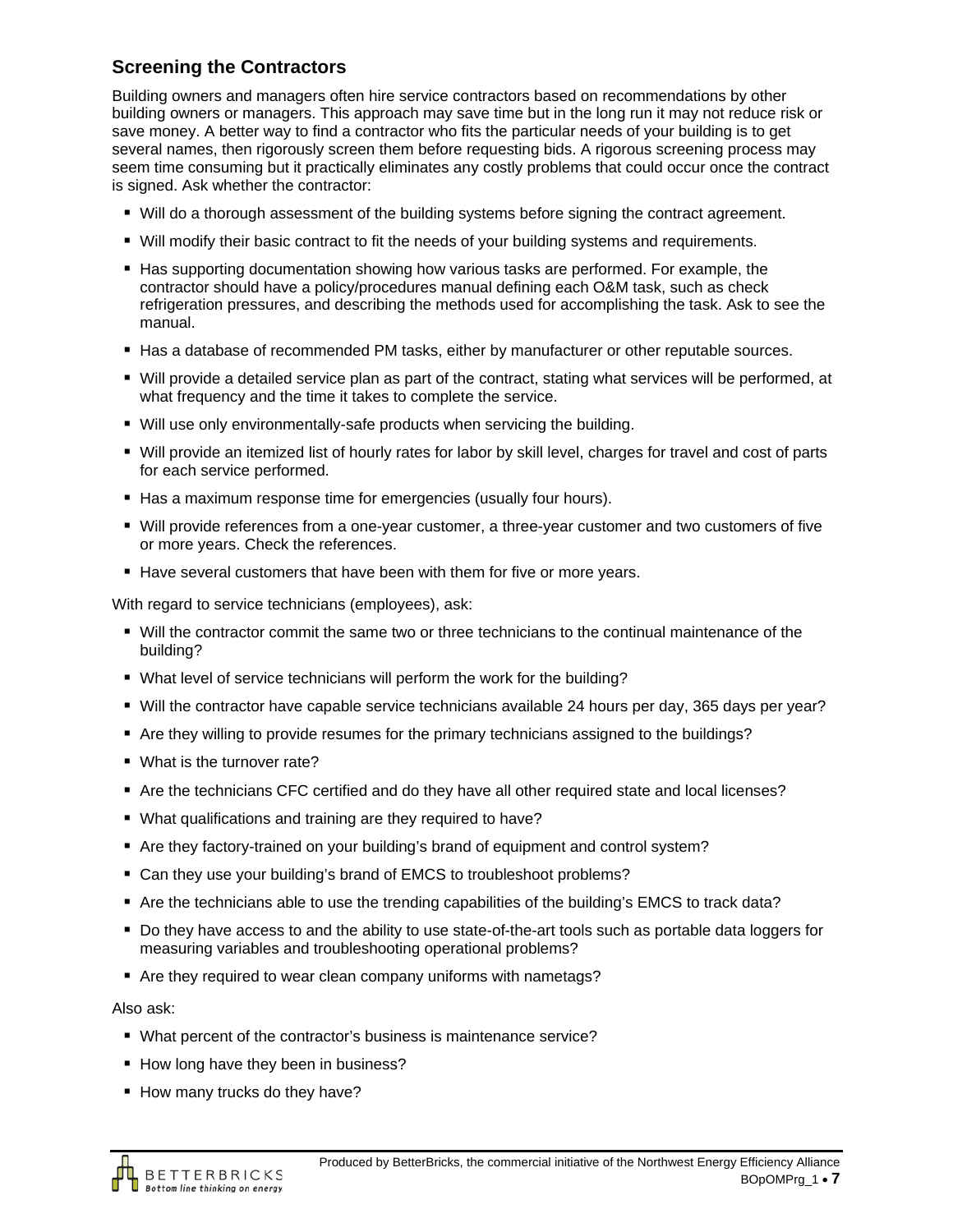Are their test instruments at least calibrated annually and are their methods of calibration traceable to the Bureau of National Standards?

In order to keep the screening information clear and organized during the screening process, Appendix B of this document presents an example screening form, which contains all of the questions listed above. Also, checking the potential contractor's credit or D&B rating can be revealing.

## **Obtaining Bids and Selecting a Contractor**

Because no two building systems are alike and no two service contractors are alike in the way they provide or price service, it is important for the customer to take control and specify what they want and need. The following discusses some general methods that help owners and managers identify the O&M requirements for their building systems and help "level the playing field" for the bidders.

Once the screening process is complete, select and invite two to four potential contractors to do a thorough assessment of the facility prior to bidding on the work. If possible, conduct a "walk through" of the facility with all the potential contractors in attendance. Any questions that come up are heard by all along with the responses. Allow each contractor to review a set of building documentation including mechanical drawings, control strategies, sequences of operation, O&M manuals, etc. This helps the contractors understand how the building is suppose to perform and be maintained. Also, clearly communicate the objectives for needing a service contract.

After completing the assessments and the group "walk through", have each contractor submit a detailed scope-of-work proposal that includes all the O&M tasks for each piece of equipment, needed repairs, replacements and suggested upgrades. Using the information gained from each set of eyes, put together a more detailed specification spelling out all the requirements to be included in the contract along with the requirements for documenting and reporting information (see What to Include in a Best Practices Service Contract, below). This method "levels the playing field," allowing each contractor to have the same information for bidding purposes. This also immediately demonstrates the owner or manager's interest, understanding and commitment to getting the best possible contract for a reasonable price. It also eliminates some contractor's desire to downgrade the service in order to provide a lower bid. *What to Include in a Best Practice Service Contract*, below, discusses some major items to consider including in the contract.

Finally, have each contractor give a final bid based on the new specifications. To avoid any surprises, be clear about having the final bids include all applicable requirements and conditions from both the contractor and owner's side.

The above method of obtaining bids may be modified to fit the size and type of facility and the expertise of the owner or building staff. For a large complex facility, a building owner or manager may want to hire a third party, such as a consulting engineer who has practical hands-on field experience, to do the building assessment and help draw up the basic scope of work for the bid. However, this does not necessarily preclude the contractor's assessment. Many contractors, especially when bidding on a large facility, will want to do their own assessment to understand the age and condition of the equipment they will be servicing. For a smaller or less-complicated facility, the owner, manager or an expert building operator may be able to do the assessment and draw up a specification without calling on a third party. The manufacturers' O&M manuals are good sources for identifying the specific O&M tasks needed for each piece of equipment. The main purpose of the activity is to give all the contractors the same information and requirements in order to get the most cost effective contract, whether it is for several building systems or just one major piece of equipment.

The bids should be evaluated according to how well they meet the owner's specifications and price. If all the contractors are provided with the same information, the prices should not vary significantly. Understanding the potential contractor's hourly rate for the various levels of service (including overtime and emergency service) helps the owner evaluate the cost of the task work. However, the total price of some contracts will also reflect the contractor's attempt to anticipate those conditions that the contractor has little control over such as weather conditions and the possibility of frequent equipment breakdowns. Price is discussed in more detail below (see What is the Price of a Best Practice Service Contract).

Before finally selecting the contractor, the owner or manager should consider visiting the contractor's place of business. This allows the perspective customer to understand how organized and professional the contractor's place of business appears. Giving the right answers to the screening questions and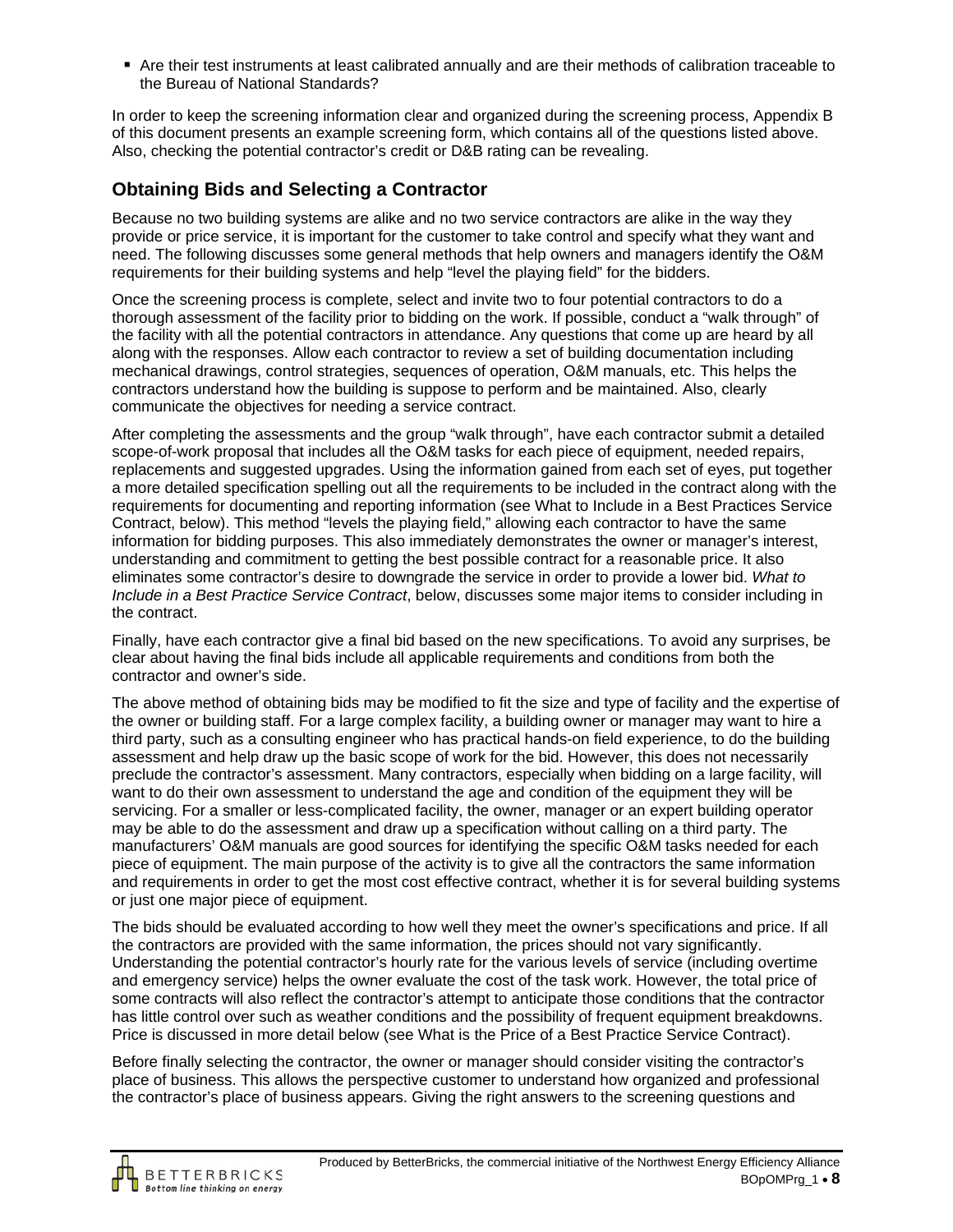writing a good bid does not mean that the contractor isn't working out of his or her garage. Some managers even suggest sitting with the dispatcher for an hour or two to better understand the volume of demand for service and how customer needs are met. It should be noted whether the dispatcher is overwhelmed with calls and how they allocate resources.

# **What to Include in a Best Practice Service Contract**

The following discusses some requirements that owners and managers should consider including in the service contract. Not all of the requirement discussed here are appropriate for every type of contract. However, the bulk of these requirements will apply to owners of larger and more complex facilities that are depending on an outside service contractor to operate and maintain their buildings.

## **Documenting, Tracking, and Reporting Requirements**

It is important for the building owner or manager to develop requirements for how and what information needs to be reported and who needs to receive the reports, invoices and documentation. Clear channels of communications and documentation requirements should be specified in the O&M service contract. The following lists requirements that owners and managers should consider when hiring a contractor and developing the contract specifications:

- Require log cards be placed at each piece of equipment with date-of-last-service and any new parts that were installed. This gives new technicians, as well as the in-house staff, a quick understanding of the service status for each piece of equipment. Insist on legible handwriting.
- For companies using hand-held electronic recording devices, require a copy of the electronicallylogged data either be placed on the on-site computer or a hard copy be sent to the maintenance office in a timely manner.
- If the facility has a CMMS, require the contractor to enter the service data into the software after each service call. Also, if a bar coded PM system is in place, require the contractor use the bar coding system to track PM work.
- Require the service technician sign a log when entering and leaving the facility. This gives the person responsible for authorizing payment a way to track actual hours spent in the building. Some owners and managers require the service technician not only sign a log but report to them upon entering and leaving the facility.
- Require a forms-based service ticket. This includes a complete task sheet listing the equipment serviced and explaining exactly what was done for every scheduled service call along with recommendations for improvements, repairs and replacements needed. At minimum, one copy should remain with the owner or manager (preferably in a ring binder) and one with the contractor. This gives a more detailed history of the service performed on the equipment than the log card, but does not necessarily replace the need for a log card system.
- Require measurements, such as motor amps and volts, temperatures, pressures, etc., be taken and documented for each piece of equipment, either on the equipment's log card or on a separate service sheet for the equipment. The purpose of gathering this data is to observe how the measurements change over time. This helps predict or reveal problems affecting efficiency and reliability. This also helps both the contractor and owner understand and justify when things need to be replaced, repaired or tuned. If an electronic hand-held recording device is used to capture the information, make sure the contractor provides a copy of the information to the owner or manager for review.
- Request the technician report any safety hazards or possible environmental quality problems directly to the owner/manager
- Require a copy of any test analysis results, such as oil analysis, water treatment analysis, boiler combustion analysis, etc. be sent or given to the building owner and manager for review.
- Have clear criteria stated in the contract for paying the bill. The criteria might include the following:
	- The technician performing the service must sign the service invoice.
	- The technician should clearly state each task, including time for labor, trip charges and what replacement parts where used. Require legible handwriting.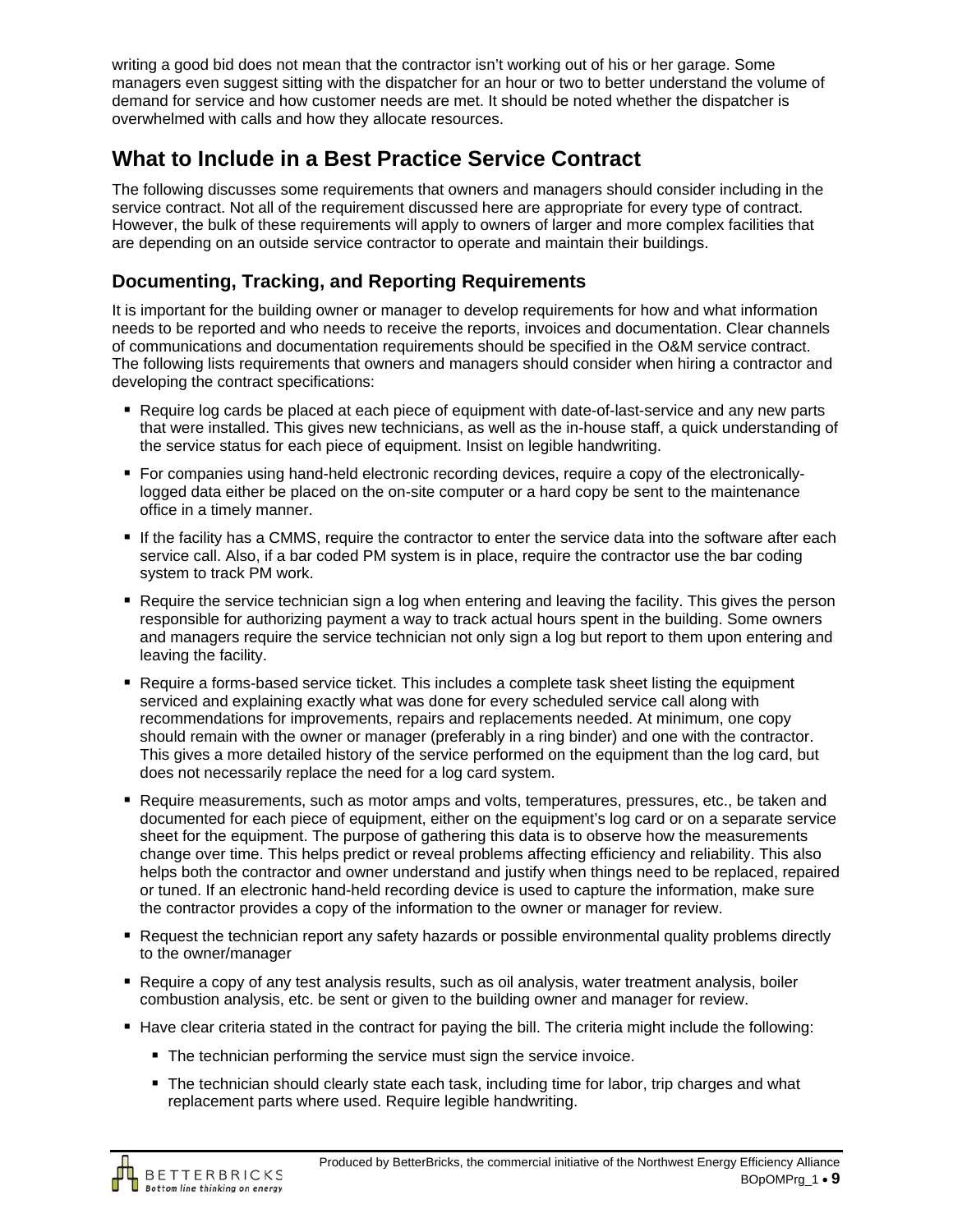- Any electronically-acquired data is made available to the building staff and owner, either in hard copy or on a site-based computer.
- **Turn all old parts in to a designated area or office.**
- **Include the building name, number or ID on the service invoice.**
- Require the contractor provide a separate bill for additional work performed at the time of the regular PM visit. Also require that they obtain approval prior to performing the work if it exceeds a certain amount, such as \$250.
- Place a time limit, such as 90 days, for receiving a bill, after which it will not be paid.

An arrangement in the contract for the owner to pay the total contract amount in twelve monthly payments does not preclude requiring several of the above criteria.

## **The Facility O&M Service Plan**

Require the contractor submit a facility O&M service plan and schedule as part of the contract. The plan should be based on the building owner's needs and the building's design documentation. The plan should contain the equipment list and the operating, as well as the maintenance tasks for each piece of equipment or system, along with the frequency and time schedule for performing each service. The plan may be more or less detailed, depending on the size and complexity of the building systems. Consider including a combination of the following items as part of the facility's O&M service plan:

- A list of important data to be tracked over time, such as chiller performance and the analysis of what it tells us. Require that the chiller kW per ton for a given condition be tracked and reported over time.
- A list the tasks that target efficient operation of building equipment (see Adding the "O" to the Maintenance Service Contract).
- An O&M service plan for each piece of equipment, the tasks to be performed, the frequency (such as quarterly, semi annual, annual etc.) and the expected time needed to perform the tasks. [Appendix C of this document contains an example service plan for a chiller.]
- Annual start up and shut down plan for the cooling and heating systems, with a list the tasks included in each process.
- A list of tests to be performed only as often as equipment performance indicates a need. For example: eddy current test.
- A list of times (provided by the owner) when equipment cannot be shut off.

A comprehensive service plan often incorporates most of the other items listed above for the piece of equipment it addresses.

## **Adding the "O" to the Maintenance Service Contract**

Most companies providing HVAC service contracts focus on the maintenance or care of equipment and systems. In fact, the industry usually refers to the service contract as a "maintenance" service contract. However, recent studies show that how equipment is operated accounts for most of the energy waste or energy savings. No matter how well the HVAC system and equipment is cared for, if it is operated poorly or operated when it could be off, the result is energy waste, possible premature failure, and lost dollars. Peter Herzog, in his book Energy Efficient Operation of Buildings, defines energy-efficient-operation as operating an energy-consuming device so that it consumes only as much energy as it needs to fulfill its intended function. Building owners and managers need to insist on requirements that address the operating issues as well as the maintenance issues in service contracts. The following lists tasks that specifically address efficient operation:

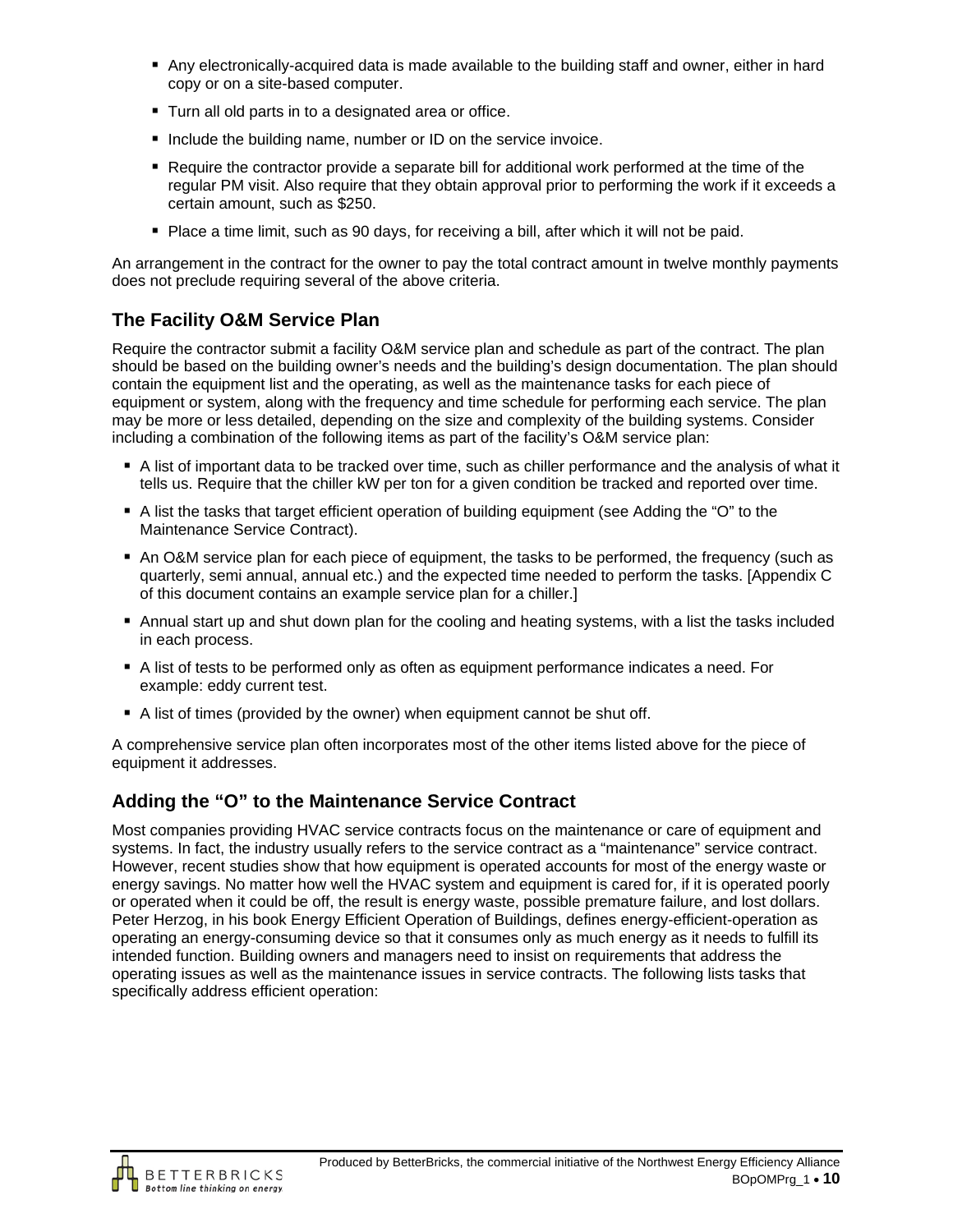- **Periodically check the following schedules to ensure equipment is operating only as much as needed** to fulfill its intended function:
	- Time-of-day (TOD) schedules, holiday schedules and start-stop time optimization strategies set by the EMCS; mechanical time clocks, and programmable thermostats for HVAC equipment
	- Check lighting TOD schedules and sweep schedules as compared to HVAC schedules
	- Setup and set-back temperatures
	- Space temperature set point schedules
	- Reset schedules such as supply air, chilled water, heating water, etc.
	- **Lockout schedules for economizers, chillers, boilers, etc.**
	- **Freeze protection set points**
- Check that dead bands or lockout temperatures are sufficient to keep cooling and heating from occurring simultaneously unless its part of design intent for the building.
- Calibrate more frequently (more than once per year), those sensors critical to efficient operation. These include sensors used as control signals, such as outside air, supply air and mixed air sensors.
- Check that heating and cooling equipment is staging on and off in an optimal manner, including resistance heating.
- Check that air conditioning compressors are loading and unloading properly and efficiently.
- Check that boilers are firing optimally (low, medium, high fire).
- Check that all adjustable speed drives are functioning optimally and the minimum rpm set point does not inhibit turndown.
- Test that air and water economizers are functioning to take full advantage of free cooling.
- Check capacity strategies for cooling tower operation.
- Check that HVAC equipment has staggered start times (all or numerous motors should not start simultaneously at either morning startup or upon restoring power after a power outage) to help reduce the peak demand.
- Check that any soft start strategies are working properly to reduce in-rush currents and peak demand.
- Check that morning warm-up, pre-cool, and night purge strategies are working appropriately.
- Check that optimum start and coast-down strategies are functioning properly.
- Check that unoccupied spaces have heating and cooling equipment turned off or set points are at or exceeding the typical setbacks and setups for the building.
- Periodically check control strategies and schedules that are easily overridden or circumvented and return them to their normal operating mode if appropriate.

A building containing an EMCS may have a separate service contract specifically for the control system. In that case, the control service contract rather than the general HVAC service contract should cover several of the operating ("O") tasks described above.

In order for any service contractor to successfully diagnose operating problems, they need to be able to measure and track the various parameters that indicate proper operation. Service technicians need to be trained to use the building's EMCS to trend points that reveal operating problems or have (and be capable of using) portable data loggers as part of their diagnostic tools. It is not cost effective to have the technician stay for hours in a building or put in overtime (paid at a premium rate) to observe operating strategies. When the EMCS is inadequate or non-existent for a building, there are several types of data loggers on the market that capture information over time and use accompanying software packages to help analyze it.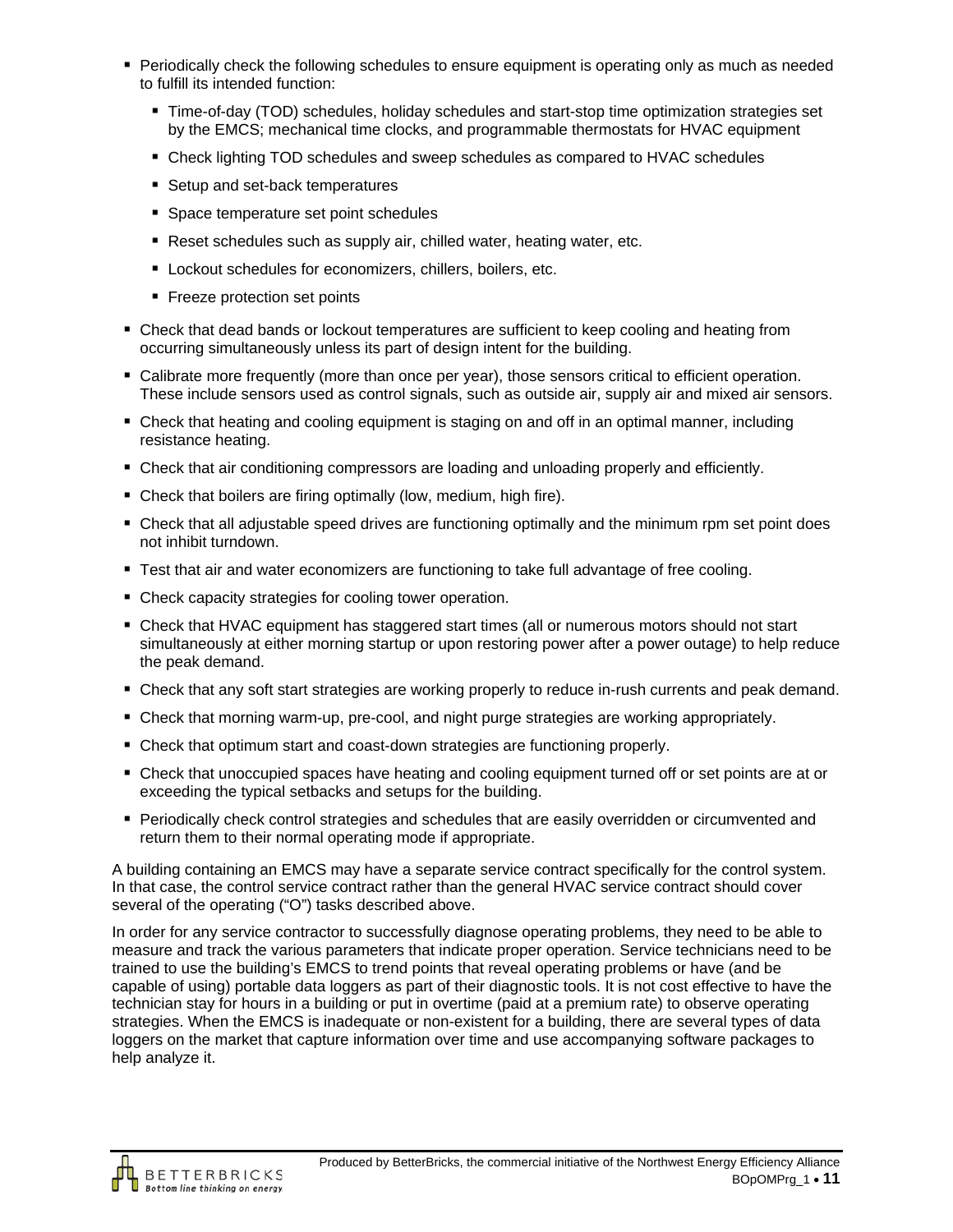## **Calibration Requirements**

#### **Instrument Calibration**

It is important for the contract to include a section requiring the contractor's test instruments have up-todate and valid calibration documentation. This may be in the form of a certificate from the manufacturer. If the instruments used to measure variables, check sensor calibration or troubleshoot problems are not calibrated on a regular basis, test- instrument errors could cause energy waste and comfort problems, as well as wasted time troubleshooting.

Instrument calibration may be performed by companies or government agencies regularly engaged in calibrating similar instruments, or by the instrument manufacturer. In either case, some form of documentation stating that the instrument was calibrated and the date is usually provided. The building owner or manager may request that a copy of the documentation be attached to the contract.

#### **Equipment Calibration**

Performing periodic calibration checks is one of the most important PM tasks for ensuring equipment and systems are performing optimally. Any sensors or instruments calibrated by the contractor should have a calibration label/sticker indicating the contractor's company, the technician performing the calibration and the date of calibration.

## **CFC Certification and Requirements, and Material Safety Data Sheets**

#### **CFC Certification and Requirements**

The Federal Clean Air Act of 1990 contains requirements regarding venting, recovery, recycling and replacement of chlorofluorocarbons (CFCs), hydrochlorofluorocarbons (HCFCs) and other refrigerants used in air conditioning and refrigeration systems. In order to assure compliance some owners require the service contractor sign a refrigerant policy agreement. [Appendix D of this document contains an example Contractor Refrigerant Policy Agreement. This agreement may be modified to include additional requirements.]

The owner should also consider requiring the contractor to track refrigerants on the site, including current inventory, equipment leaks and leakage rates. Also, as a result of a refrigerant change out, require the to contractor issue a credit for old refrigerant of at least 75% of the current wholesale market price.

#### **Materials Safety Data Sheets**

As part of the contract, require the contractor to provide copies of Material Safety Data Sheets (MSDS) prior to bringing any chemical on the site that is required for performing a service task. Clearly state that unless the contractor receives written approval from the owner, any chemicals brought on the site shall be removed from the site by the contractor, along with any waste associated with those chemicals. Hazardous chemicals shall not be put into the owner's waste stream.

### **Contract Cancellation, Protocols and General Considerations**

The following discusses several other contract considerations, including what might constitute a contract cancellation and protocols for the contractor's technicians to follow when on the building site.

#### **Contract Cancellation**

The owner or manager should have clear contract language stating what would constitute grounds for cancellation of the contract and the time period after which the cancellation would be effective. Having a cancellation clause in the contract motivates the contractor to meet the owner's requirements. Some owners reserve the right to cancel any service contract or agreement with a thirty-day written notification and do not list any reasons. Others list examples of what they would consider serious enough violations to cause cancellation. These might include:

- Failure to respond within the contracted time period for an emergency
- Poor conduct on the part of the service technician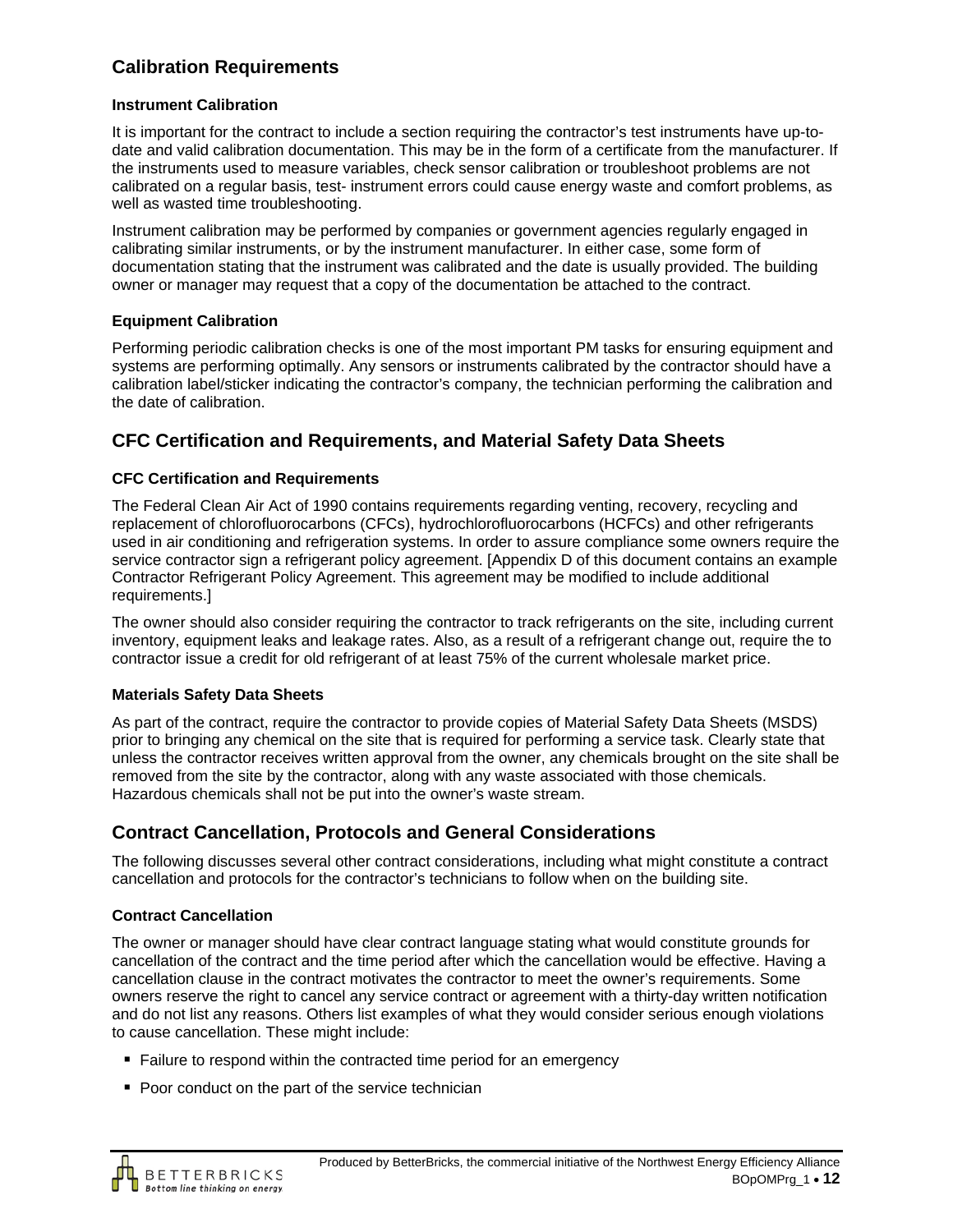- Failure to perform the contracted PM tasks adequately or in a timely manner
- **Interference with the owner's operations or personnel**

Cancellations of a full-service type contract that include repair and replace coverage may be trickier and more complicated from both the owner's and the contractor's position. It is advisable to have some language in the contract that prevents either party from bearing the full economic brunt of a cancellation. For example, if an owner decides to cancel a three-year contract two years early and the contractor has just installed and paid for a substantial piece of mechanical equipment, the contractor should be fairly compensated by the owner for that piece of equipment. On the other hand, if the contractor decides to cancel the contract early, the owner should reserve the right to have a third-party do an assessment (at the contractor's expense) of the system under contract to determine whether there are any major problems. The outgoing contractor should then correct the problems before leaving. The economics in both cases should be based, in part, on the time remaining on the contract as compared to the original length of the contract.

#### **Protocols**

The owner and manager should spell out in the contract the protocols they want followed regarding security issues and the use of building facilities. The following suggests a list of protocol topics for inclusion in the contract:

- **Special security or access areas**
- Use of restrooms, kitchens, cafeterias and employee lounges
- Designated smoking areas
- Staging areas for installation work and storage areas for ladders and tools
- Parking requirements
- Special safety requirements
- Lock out/tag out (LO/TO) requirements. Require the contractor to provide a copy of his LO/TO program or to use the owner's LO/TO program.
- Recycling requirements.

#### **General Contract Considerations**

The following lists some general contract requirements for consideration:

- State that the contractor cannot under any circumstances subcontract the work to another firm. Or, if the arrangement allows the primary contractor to use subcontractors, require a list of all subcontractors and that all contract requirements also apply to the subcontractors.
- Require the service contractor to pay the bill when they fail to respond to an emergency within the agreed on time period (under normal seasonal conditions) causing the owner to call in another firm to handle the problem.
- Require the contractor sign for any keys to the building. If the contractor is given a grand master key, the owner should consider having them agree to re-key the building at their own expense if the master key is lost.
- Require a Safety/Accident records for the past two years. This should include the number of "Lost Day Cases" for that period. (Preferably the number of LDC's should be very low, depending on the size of the contractor.)
- Require the contractor provides all personal protective equipment (PPE) such as harnesses, hardhats, safety glasses, breathing protection, etc., and the service personnel are all trained, and qualified in their use.
- Require evidence that the contractor holds regular safety meetings with their technician.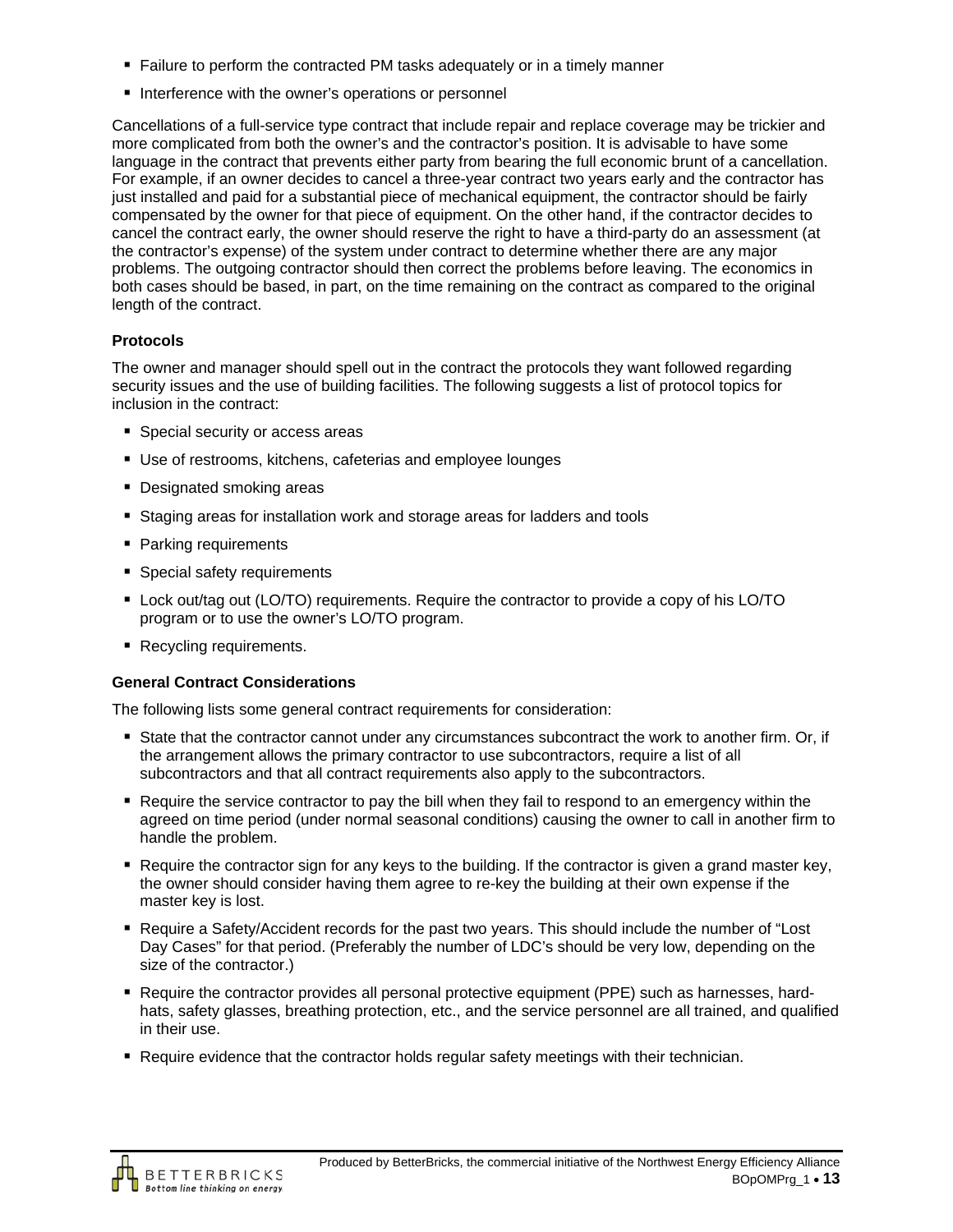Require the contractor also include:

- The minimum liability insurance coverage the contractor has along with a copy of the certificate.
- A copy of the performance bond (if required).
- Workmen's compensation coverage limits and proof of coverage.

## **What is the Price of a Best Practice Service Contract?**

Contract prices can range from under \$300 per year to several thousands of dollars per year depending on the contract type and the added custom features needed to meet the owner's objectives. In order to lessen the price discrepancies among bids, it is important for owners and managers to supply each potential bidder with the same information. (A method for doing this is discussed in Obtaining and Selecting a Best Practice Service Contract.)

Service contract prices also vary depending on the type and condition of the building equipment, hours of operation (24 hours per day vs. 10 hours per day), the owner's budget constraints, and what region of the country the building is located. Because of the many variables, standard pricing except for inspection-only type contracts is generally non-existent. Even with the inspection-only contract, the size of the building and amount of equipment included for inspection will sometimes alter the price of the standard contract. Knowing how many variables are factored into pricing a service contract, owners and managers should beware of contractors claiming to have a standard price for their different levels of service contract offerings.

Based on the amount of risk that the contractor bears, pricing for the full-service contract and full-labor contract is considerably more complicated than the other types of contracts. The price for these contracts usually goes up depending on how much risk the contractor takes. The risk is highest for the full-service contractor offering breakdown insurance if equipment is middle-aged to old, in a dirty environment, has received little to no maintenance, or operates longer than average. The contractor also gambles on the weather. If the cooling, heating and swing seasons are average for the area, the contractor usually does well for the term of the contract. However, if cooling seasons are hotter than usual or heating seasons are colder than usual, the contractor providing a full-coverage type contract may see substantially reduced profits over the term of the contract.

For a typical mechanical contractor providing journey level service, hourly rates vary from approximately \$35.00 to \$90.00 per hour depending on the region of the country and size of the community (small cities vs. large cities). EMCS technicians and other specialized technicians may be billed out at higher rates than the typical HVAC service technicians serving the same area.

Keep in mind, no mater which type of contract is selected, most contracts have a minimum gross margin of 50% (contract cost times two).

# **Tips for Managing and Overseeing a Best Practice Service Contract**

Once a service contractor is selected and the work begins, it is important for the owner or manager to provide some oversight in order to keep the contract functioning as a "best practices" service contract. The following highlights some activities that help to successfully manage a service contract.

## **Communication**

- **Establish clear lines of communication on who to contact and what protocols to follow regarding** emergency services, after-hours service, and regular PM visits.
- Set up a feedback system to let the contractor know how they are doing.
	- Periodically review with the contractor any measurable objectives that are part of the contract.
	- Use a quarterly report card as part of the feedback system. (Refer to Measurable Objectives, above.)
	- **Example 1** Let them know when they are doing a good job

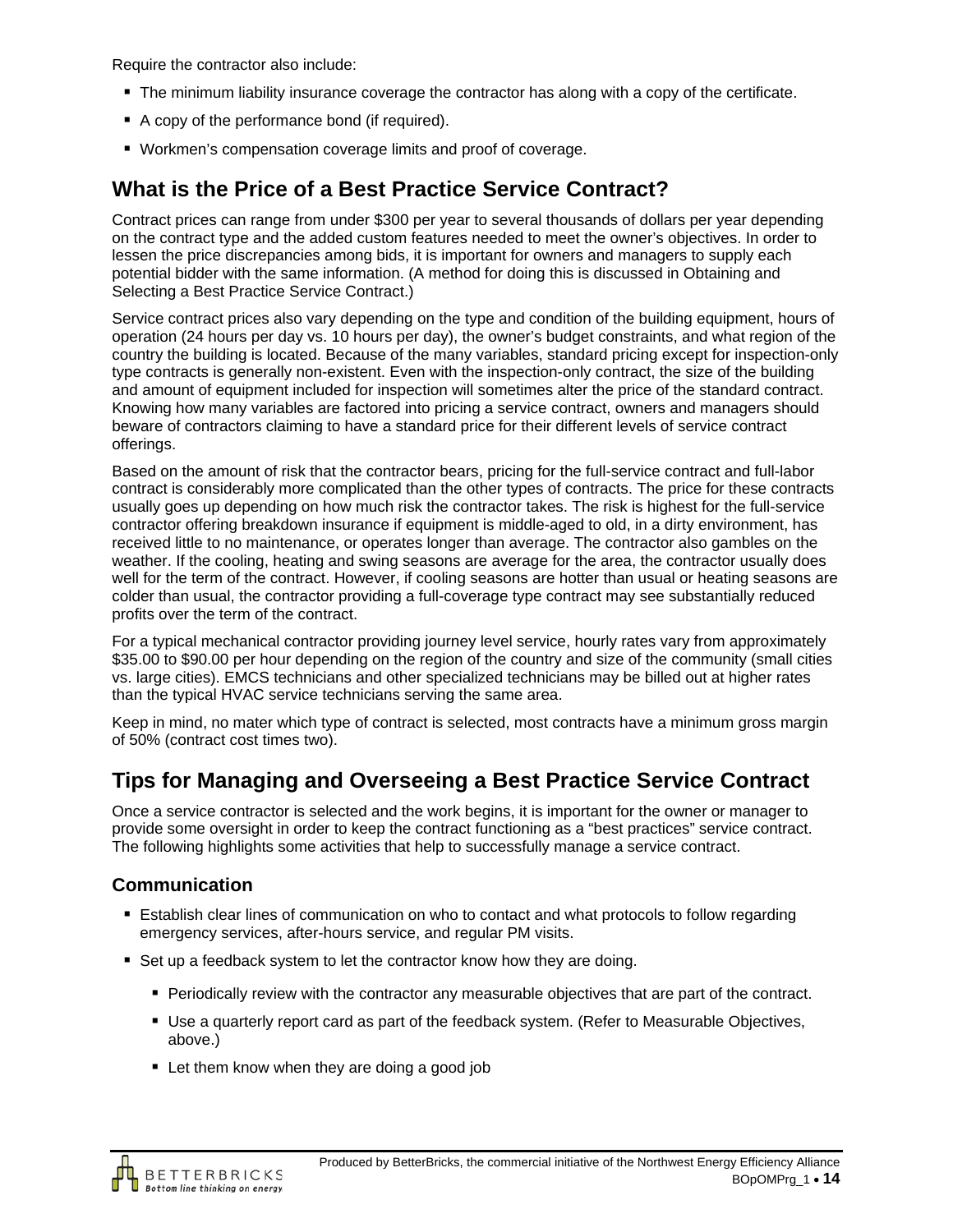### **Documentation and Review**

- **Periodically review the contract documents. Over time, there is a tendency to forget some of the** many requirements the contract contains.
- **Designate a notebook for contractor-gathered data. Require the contractor leave a copy of any** performance data or documentation they gather during service calls in the designated notebook. This provides the owner, manager, and building staff a history of equipment performance.
- **Periodically review and analyze, with the contractor, any equipment performance data they are** required to track. This ensures that the contractor is obtaining and recording the correct data and that equipment is performing optimally. Have the technician responsible for gathering the data explain its meaning.
- Keep all building documentation (drawings, manufacturer's O&M manuals, sequences of operation, etc.) on site, in one location, and readily available to the contractor for reference.

## **Perform Spot Checks**

- Do periodic spot checks of mechanical equipment after PM visits to ensure that the work contracted for is being performed. This may or may not be done with the contractor present. Document the findings. Take photographs if necessary. Also notice if the PM log card is properly filled out. Is it legible and understandable?
- If in-house staff are available have them periodically oversee the contractor's work.
- Do periodic spot checks of the contractor's trucks. How the contractor maintains their own equipment and supplies may reflect how they maintain the facility's equipment. Disorganized and dirty service vehicles may indicate a problem with the particular service technician or the contractors business in general.

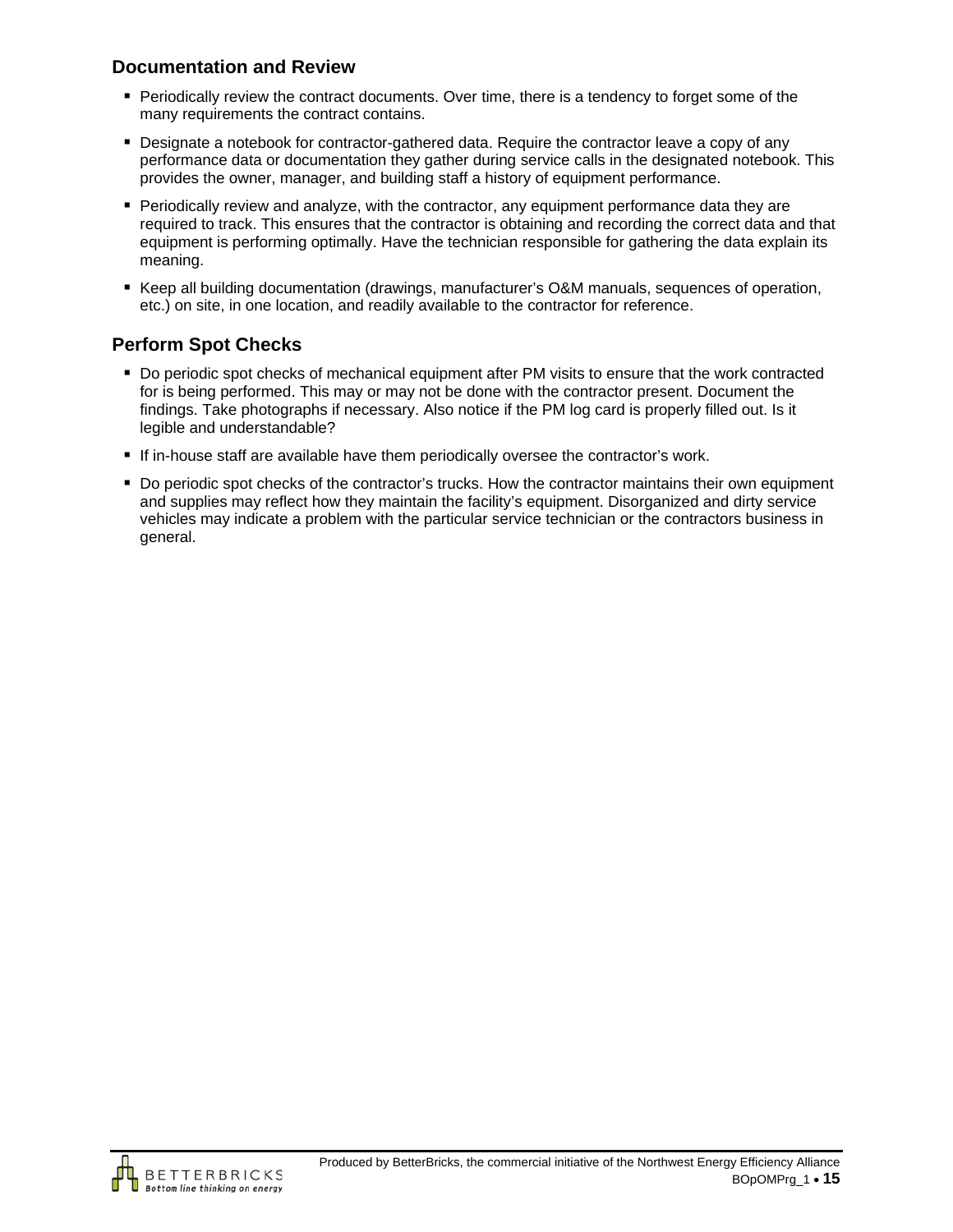# **Appendix A: Eight-Step Action Summary for Obtaining a Best Practices O&M Service Contract**

- **1** Develop objectives for obtaining an O&M service contract such as:
	- **Provide maximum comfort for building occupants.**
	- **Improve operating efficiency of mechanical plant (boilers, chillers, cooling towers, etc.).**
	- Apply preventive maintenance procedures to reduce chances of premature equipment failures.
	- **Improve operating efficiency of all mechanical systems (reduce energy waste).**
	- Augment the in-house staff's work so their time can be used more effectively.
	- **Periodically inspect the building systems to avoid emergency breakdown situations.**

The objectives for the hiring a service contract often dictates the type of contract that is most appropriate. It is important to understand all of the objectives prior to the screening process and to clearly communicate the objectives to the contractors throughout the screening, bidding and selection processes. Also, include a detailed description of the measurable objectives and the methods used for tracking these objectives.

- **2** Develop and apply a screening process. The screening process may be more or less rigorous depending on the owner's objectives and the size, number and complexity of the facilities involved.
- **3** Have all building documentation available in one place. Include:
	- Mechanical and Electrical Drawings
	- **Equipment List**
	- Test, Adjusting, and Balance Report
	- Control System Documentation
	- Sequences of Operation and Control Strategies (warm-up, optimum start, night purge, etc.)
- **4** Select two to four potential contractors and obtain initial proposals based on each contractor's building assessments. During the contractors' assessment process, communicate the objectives and expectations for the O&M service contract and allow each contractor to study the building documentation.
- **5** Develop the major contract requirements using the contractors' initial proposals. Make sure to include the requirements for documentation and reporting. Competent in-house staff or a third-party may also develop contract requirements.
- **6** Obtain final bids from the potential contractors based on the owner-developed requirements.
- **7** Select the contractor and develop the final contract language and service plan.
- **8** Manage and oversee the contracts and documentation. Periodically review the entire contract. Build in a feedback process.

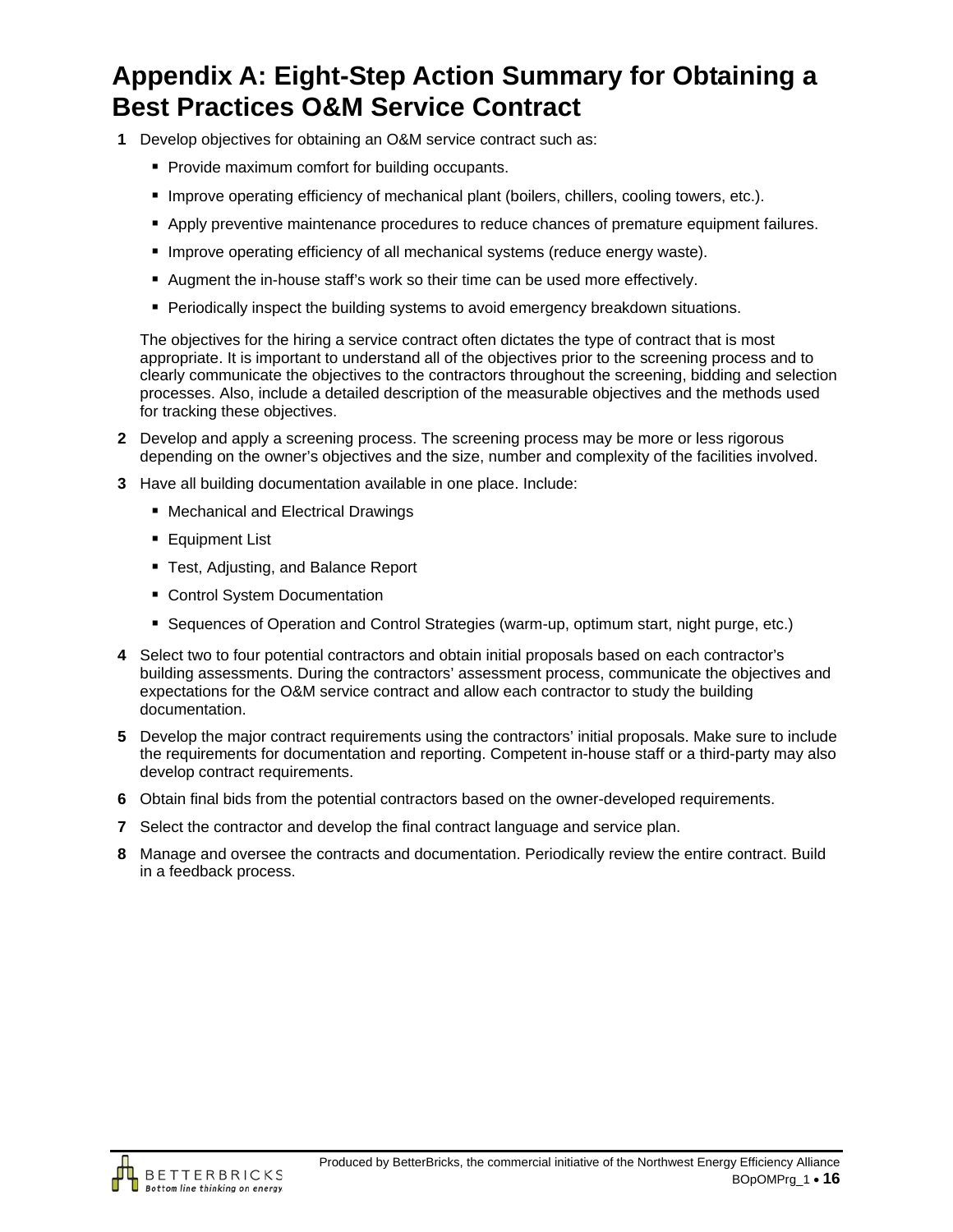# **Appendix B: Contractor Screening Form**

Some of the questions in this form may be more important than others, depending on the owner or manager's objectives for a service contract, the size of the facility and the complexity of the equipment. Check marks, yes/no answers, or scores are placed in the columns under the names of the companies being rated. When using a scoring system, weights of importance may be assigned using the column titled "weight factor."

| <b>Screening Questions</b>                                                                                                                                               | Weight<br><b>Factor</b> | Company<br>A | Company<br>в | Company<br>C | Company<br>D | <b>Comments</b> |
|--------------------------------------------------------------------------------------------------------------------------------------------------------------------------|-------------------------|--------------|--------------|--------------|--------------|-----------------|
| <b>Ask If The Contractor:</b>                                                                                                                                            |                         |              |              |              |              |                 |
| Will do a thorough assessment of<br>the building systems before signing<br>the contract agreement.                                                                       |                         |              |              |              |              |                 |
| Will modify their basic contract to<br>fit the needs of your building<br>systems and requirements.                                                                       |                         |              |              |              |              |                 |
| Has a policy/procedures manual<br>describing methods on how<br>various PM tasks are performed.<br>Ask to see the manual.                                                 |                         |              |              |              |              |                 |
| Has a database of recommended<br>PM tasks by manufacturer or other<br>reputable sources (obtain the<br>name of the source).                                              |                         |              |              |              |              |                 |
| Will provide a service plan for each<br>piece of equipment, stating what<br>tasks will be performed at what<br>frequency and the time it takes to<br>complete each task. |                         |              |              |              |              |                 |
| Will use only environmentally safe<br>products when servicing the<br>building.                                                                                           |                         |              |              |              |              |                 |
| Will provide an itemized list of<br>hourly rates for labor by skill level,<br>charges for travel and cost of parts<br>for each service performed.                        |                         |              |              |              |              |                 |
| Has a maximum response time for<br>emergencies (usually four hours).                                                                                                     |                         |              |              |              |              |                 |
| Will provide references from a one-<br>year customer, a three-year<br>customer and two customers of<br>five or more years. Check the<br>references.                      |                         |              |              |              |              |                 |
| Has several customers that have<br>been with them for five or more<br>years.                                                                                             |                         |              |              |              |              |                 |
| With Regard To Service Technicians, Ask:                                                                                                                                 |                         |              |              |              |              |                 |
| Will the contractor commit the<br>same two or three technicians to<br>the continual maintenance of the<br>building?                                                      |                         |              |              |              |              |                 |
| Will the contractor have capable<br>service technicians available 24<br>hours per day, 365 days per year?                                                                |                         |              |              |              |              |                 |
| Are they willing to provide resumes<br>for the primary technicians<br>assigned to the buildings?                                                                         |                         |              |              |              |              |                 |
| What is the turnover rate?                                                                                                                                               |                         |              |              |              |              |                 |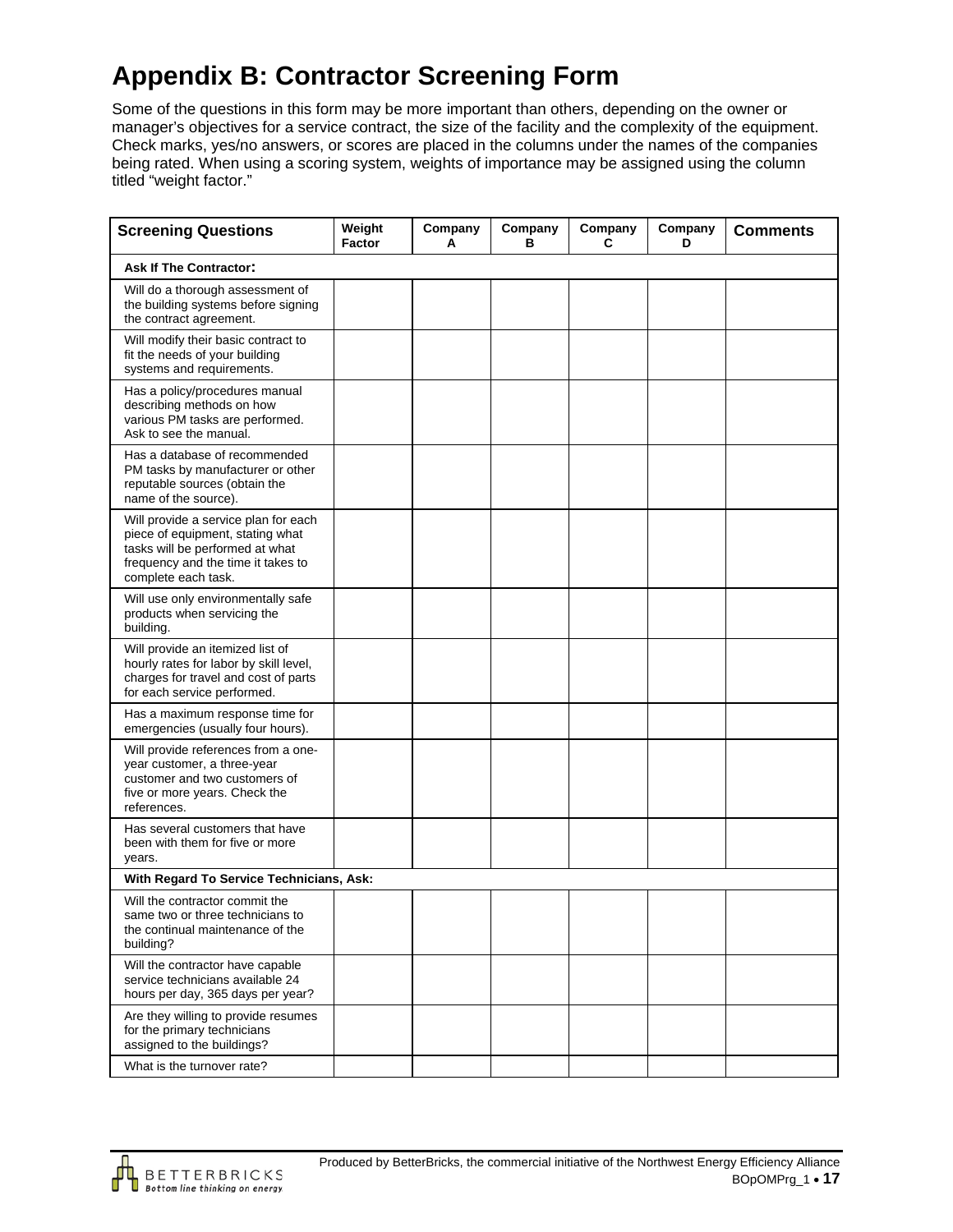| <b>Screening Questions</b>                                                                                                                                            | Weight<br>Factor | Company<br>A | Company<br>в | Company<br>С | Company<br>D | <b>Comments</b> |
|-----------------------------------------------------------------------------------------------------------------------------------------------------------------------|------------------|--------------|--------------|--------------|--------------|-----------------|
| Are the technicians CFC certified<br>and do they have all other required<br>state and local licenses?                                                                 |                  |              |              |              |              |                 |
| What qualifications and training are<br>they required to have?                                                                                                        |                  |              |              |              |              |                 |
| Are they factory-trained for your<br>brand of equipment and control<br>system?                                                                                        |                  |              |              |              |              |                 |
| Can they use your building's brand<br>of EMCS to troubleshoot<br>problems?                                                                                            |                  |              |              |              |              |                 |
| Do they have access to and the<br>ability to use state-of-the art<br>portable data loggers for<br>measuring variables and<br>troubleshooting operational<br>problems? |                  |              |              |              |              |                 |
| Are the technicians able to use the<br>trending capabilities of the<br>building's EMCS to track and<br>compare data?                                                  |                  |              |              |              |              |                 |
| Are they required to wear clean<br>company uniforms with nametags?                                                                                                    |                  |              |              |              |              |                 |
| Also Ask:                                                                                                                                                             |                  |              |              |              |              |                 |
| What percent of the contractor's<br>business is maintenance service?                                                                                                  |                  |              |              |              |              |                 |
| How long have they been in<br>business?                                                                                                                               |                  |              |              |              |              |                 |
| How many trucks do they have?                                                                                                                                         |                  |              |              |              |              |                 |
| At minimum, are their test<br>instruments calibrated annually<br>and are their calibration standards<br>traceable to the Bureau of<br>Standards?                      |                  |              |              |              |              |                 |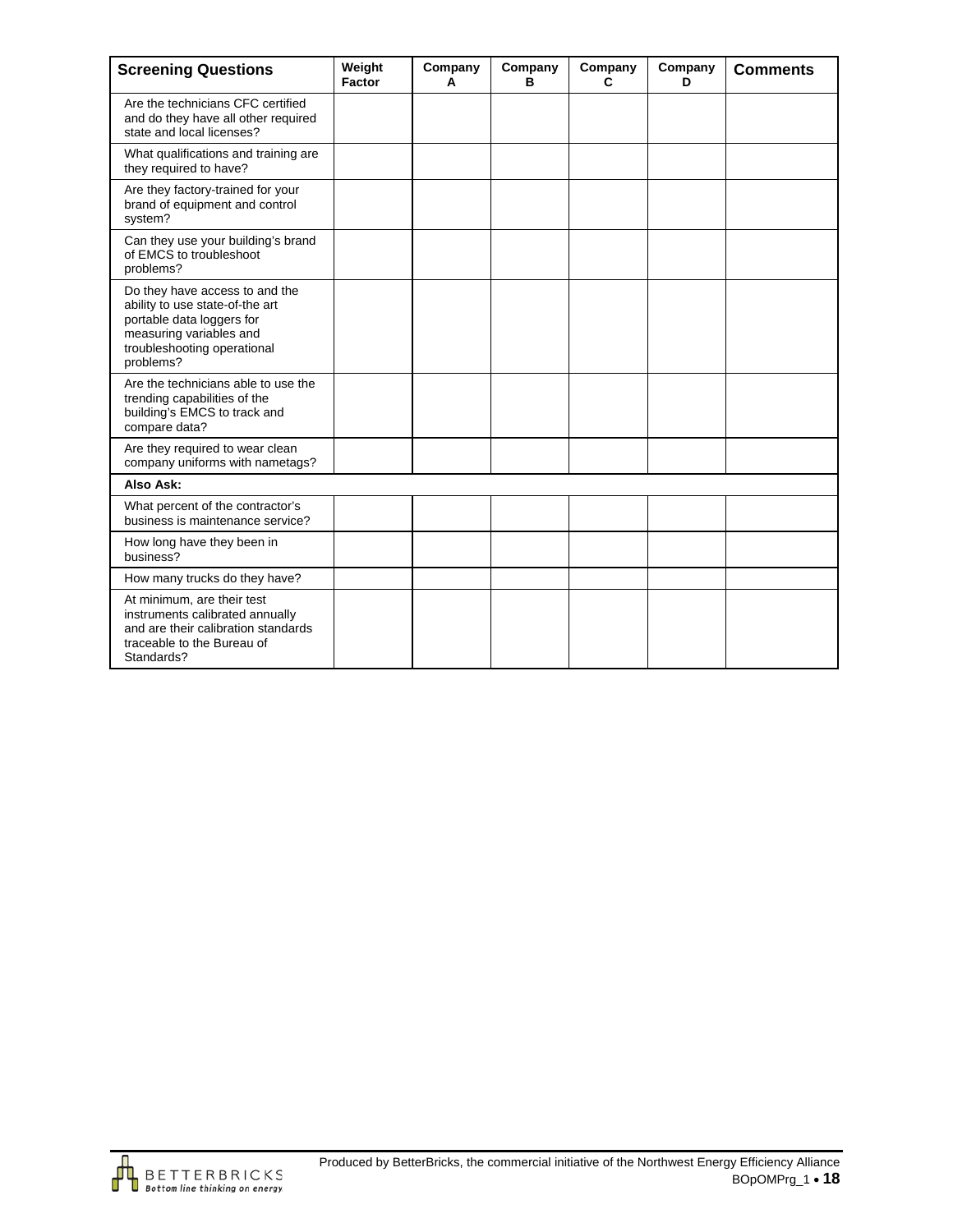# **Appendix C: Chiller PM Service Plan**

| <b>Description</b>                                                             | <b>Monthly</b> | Quarterly            | Semi-<br>Annually | <b>Annually</b> | As<br><b>Required</b><br>by<br>Perform-<br>ance | <b>Time</b><br><b>Needed</b><br>to<br>Complete<br><b>Task</b> | Level of<br>Technician<br>Performing<br>the Task |
|--------------------------------------------------------------------------------|----------------|----------------------|-------------------|-----------------|-------------------------------------------------|---------------------------------------------------------------|--------------------------------------------------|
|                                                                                |                | <b>I. COMPRESSOR</b> |                   |                 |                                                 |                                                               |                                                  |
| A. Performance Evaluation (log<br>conditions and analyze/submit<br>copy to FM) | O              |                      |                   |                 |                                                 |                                                               | Journey                                          |
| <b>B.</b> Motor                                                                |                |                      |                   |                 |                                                 |                                                               |                                                  |
| Meg. Windings (see note on page 3)                                             |                |                      | X.75              |                 |                                                 | 0.75                                                          | Journey                                          |
| Ampere Balance (within 10%)                                                    |                | X.25                 |                   |                 |                                                 | 0.25                                                          | Journey                                          |
| Terminal Check (tight connection,<br>clean)                                    |                |                      |                   | X.50            |                                                 | 0.50                                                          | Helper                                           |
| Motor Cooling (check temperatures)                                             |                | X.25                 |                   |                 |                                                 | 0.25                                                          | Journey                                          |
| <b>C. Lubrication System</b>                                                   |                |                      |                   |                 |                                                 |                                                               |                                                  |
| Oil Lines Temperatures                                                         | $\circ$        |                      |                   |                 |                                                 |                                                               | Helper                                           |
| Water (Refrigerant) Coolant<br>Temperature                                     | O              |                      |                   |                 |                                                 |                                                               | Helper                                           |
| Oil Cooler Strainer (water)                                                    |                |                      |                   | X               |                                                 |                                                               |                                                  |
| Oil Cooler Solenoid Operation                                                  |                | X                    |                   |                 |                                                 |                                                               |                                                  |
| Oil Analysis                                                                   |                |                      | X                 |                 |                                                 |                                                               |                                                  |
| Oil Appearance                                                                 | O              |                      |                   |                 |                                                 |                                                               |                                                  |
| Oil Filter Change                                                              |                |                      |                   |                 | X                                               |                                                               |                                                  |
| D. Vane Operation                                                              |                |                      |                   |                 |                                                 |                                                               |                                                  |
| Compressor Loads:                                                              |                |                      |                   |                 |                                                 |                                                               |                                                  |
| Operate Manual Switch                                                          |                | Χ                    |                   |                 |                                                 |                                                               |                                                  |
| <b>Record Motor Amps</b>                                                       |                | X                    |                   |                 |                                                 |                                                               |                                                  |
| <b>Compressor Unloads</b>                                                      |                |                      |                   |                 |                                                 |                                                               |                                                  |
| Operate Manual Switch                                                          |                | Χ                    |                   |                 |                                                 |                                                               |                                                  |
| Record Motor Amps                                                              |                | X                    |                   |                 |                                                 |                                                               |                                                  |
| E. Internal Compressor Check                                                   |                |                      |                   |                 | X                                               |                                                               |                                                  |
|                                                                                |                | <b>II. CONTROLS</b>  |                   |                 |                                                 |                                                               |                                                  |
| A. Operating Controls                                                          |                |                      |                   |                 |                                                 |                                                               |                                                  |
| <b>Check LRT Settings and Operation</b>                                        |                |                      | Χ                 |                 |                                                 |                                                               |                                                  |
| Check Vane Control Setting and<br>Operation                                    |                |                      | X                 |                 |                                                 |                                                               |                                                  |
| Verify Motor Load Limit Control                                                |                |                      | X                 |                 |                                                 |                                                               |                                                  |
| Verify Load Balance Operation                                                  |                |                      | Χ                 |                 |                                                 |                                                               |                                                  |
| Check Oil Pump Contactor                                                       |                |                      | X                 |                 |                                                 |                                                               |                                                  |
| Check Soft Start Settings and<br>Function                                      |                |                      |                   |                 |                                                 |                                                               |                                                  |
| <b>Check Chilled Water Reset Settings</b><br>and Function                      |                |                      | X                 |                 |                                                 |                                                               |                                                  |
| $OSA = 75$ deg./LCHW = 44 deg.,<br>$OSA = 60$ deg./LCHW = 55 deg.              |                |                      |                   |                 |                                                 |                                                               |                                                  |
| Check Chiller Lock-Out Set point =<br>55 deg.                                  |                |                      | X                 |                 |                                                 |                                                               |                                                  |
| <b>B. Protective Controls</b>                                                  |                |                      |                   |                 |                                                 |                                                               |                                                  |
| Test Operation of:                                                             |                |                      |                   |                 |                                                 |                                                               |                                                  |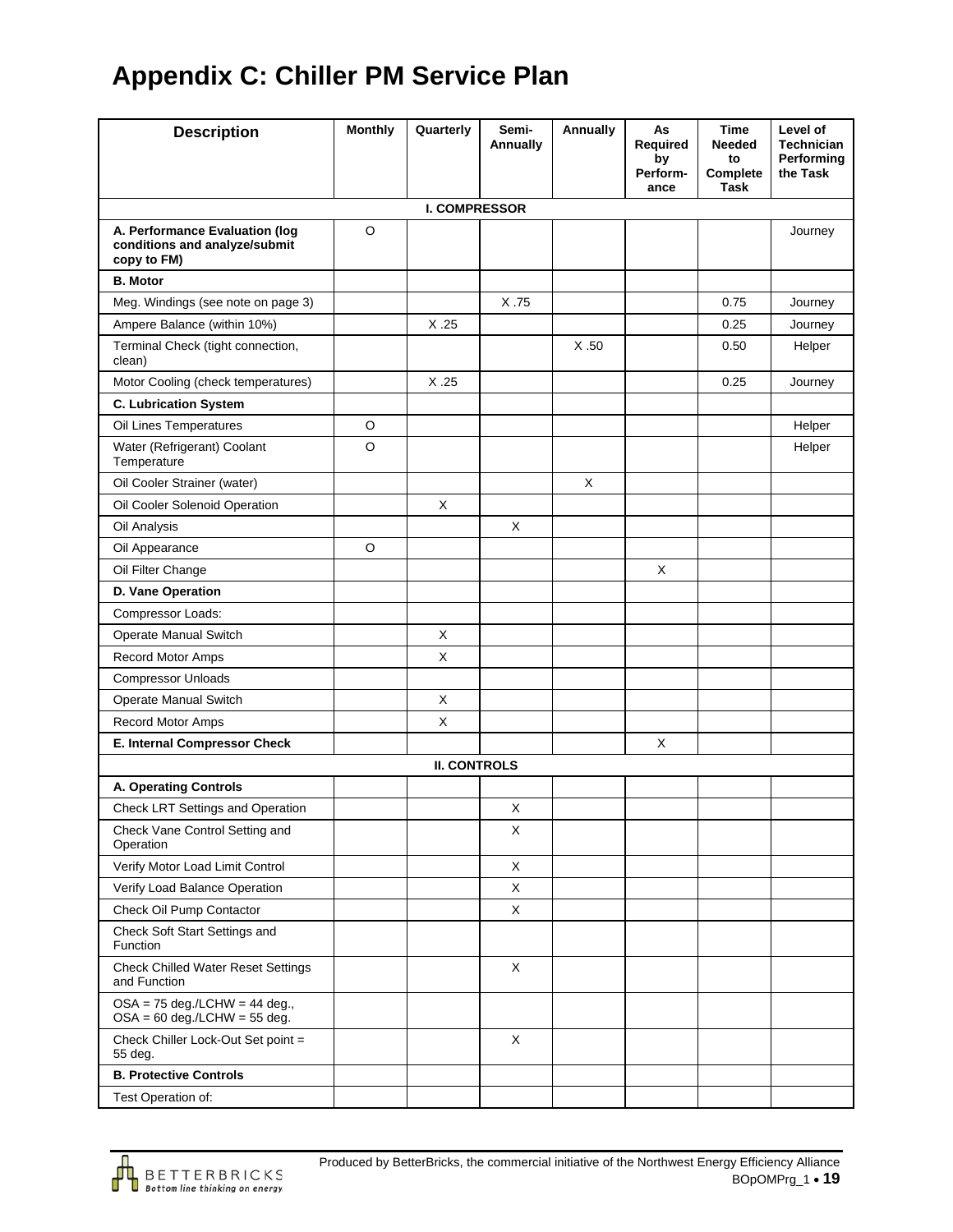| <b>Description</b>                                                              | <b>Monthly</b> | Quarterly                   | Semi-<br>Annually | <b>Annually</b> | As<br>Required<br>by<br>Perform-<br>ance | Time<br><b>Needed</b><br>to<br>Complete<br>Task | Level of<br><b>Technician</b><br>Performing<br>the Task |
|---------------------------------------------------------------------------------|----------------|-----------------------------|-------------------|-----------------|------------------------------------------|-------------------------------------------------|---------------------------------------------------------|
| Alarm Relay                                                                     |                | X                           |                   |                 |                                          |                                                 |                                                         |
| Pump Interlocks                                                                 |                | X                           |                   |                 |                                          |                                                 |                                                         |
| Hot and Cold Oil Temperature<br><b>Switches</b>                                 |                | X                           |                   |                 |                                          |                                                 |                                                         |
| <b>Surge Guard Relays</b>                                                       |                | X                           |                   |                 |                                          |                                                 |                                                         |
| High and Low Pressure Switches                                                  |                | X                           |                   |                 |                                          |                                                 |                                                         |
| <b>High Suction Temperature Switches</b>                                        |                | X                           |                   |                 |                                          |                                                 |                                                         |
| High Discharge Temperature Switch                                               |                | X                           |                   |                 |                                          |                                                 |                                                         |
| Low Pressure Override Switch                                                    |                | X                           |                   |                 |                                          |                                                 |                                                         |
| Oil Pump Pressure Differential<br>Switch                                        |                | X                           |                   |                 |                                          |                                                 |                                                         |
| Oil Pump Safety Timer                                                           |                | X                           |                   |                 |                                          |                                                 |                                                         |
| Oil Pump Time Delay Switch                                                      |                | X                           |                   |                 |                                          |                                                 |                                                         |
| <b>System Monitor Timer</b>                                                     |                | X                           |                   |                 |                                          |                                                 |                                                         |
| Vane Closed Switch                                                              |                | X                           |                   |                 |                                          |                                                 |                                                         |
|                                                                                 |                | <b>III. CONDENSER</b>       |                   |                 |                                          |                                                 |                                                         |
| A. Performance Evaluation (log<br>conditions and analyze/submit<br>copy to FM)  | O              |                             |                   |                 |                                          |                                                 |                                                         |
| <b>B. Test Water Quality</b>                                                    |                | X                           |                   |                 |                                          |                                                 |                                                         |
| <b>C. Clean Condenser Tubes</b>                                                 |                |                             |                   | X               |                                          |                                                 |                                                         |
| D. Eddy Current Test - Tube Wall<br><b>Thickness</b>                            |                |                             |                   |                 | X                                        |                                                 |                                                         |
| <b>E. Seasonal Protection</b>                                                   |                |                             |                   |                 | X                                        |                                                 |                                                         |
| F. Check Set Points:                                                            |                |                             |                   |                 |                                          |                                                 |                                                         |
| Condenser Water = 70 deg.                                                       |                |                             |                   |                 |                                          |                                                 |                                                         |
| Bypass = $60$ deg.                                                              |                |                             |                   |                 |                                          |                                                 |                                                         |
|                                                                                 |                | <b>IV. EVAPORATOR</b>       |                   |                 |                                          |                                                 |                                                         |
| A. Performance Evaluation (log<br>conditions and analyze/submit<br>copy to FM)* | O              |                             |                   |                 |                                          |                                                 |                                                         |
| <b>B. Test Water Quality</b>                                                    |                | X                           |                   |                 |                                          |                                                 |                                                         |
| C. Clean Evaporator Tubes (as<br>required)                                      |                |                             |                   | X               |                                          |                                                 |                                                         |
| D. Eddy Current Test - Tube Watt<br>Thickness (as required)                     |                |                             |                   |                 | X                                        |                                                 |                                                         |
| <b>E. Seasonal Protection</b>                                                   |                |                             |                   |                 | X                                        |                                                 |                                                         |
|                                                                                 |                | <b>V. EXPANSION VALVES</b>  |                   |                 |                                          |                                                 |                                                         |
| A. Performance Evaluation<br>(superheat control)                                |                | X                           |                   |                 |                                          |                                                 |                                                         |
|                                                                                 |                | VI. COMPRESSOR-CHILLER UNIT |                   |                 |                                          |                                                 |                                                         |
| A. Performance Evaluation (log<br>conditions and analyze/submit<br>copy to FM)  | O              |                             |                   |                 |                                          |                                                 |                                                         |
| <b>B. Leak Test</b>                                                             |                |                             |                   |                 |                                          |                                                 |                                                         |
| <b>Compressor Fittings and Terminal</b>                                         |                | X                           |                   |                 |                                          |                                                 |                                                         |
| <b>Piping Fittings</b>                                                          |                | X                           |                   |                 |                                          |                                                 |                                                         |
| Oil Pump Joints and Fittings                                                    |                | X                           |                   |                 |                                          |                                                 |                                                         |
| <b>Vessel Relief Valves</b>                                                     |                | X                           |                   |                 |                                          |                                                 |                                                         |

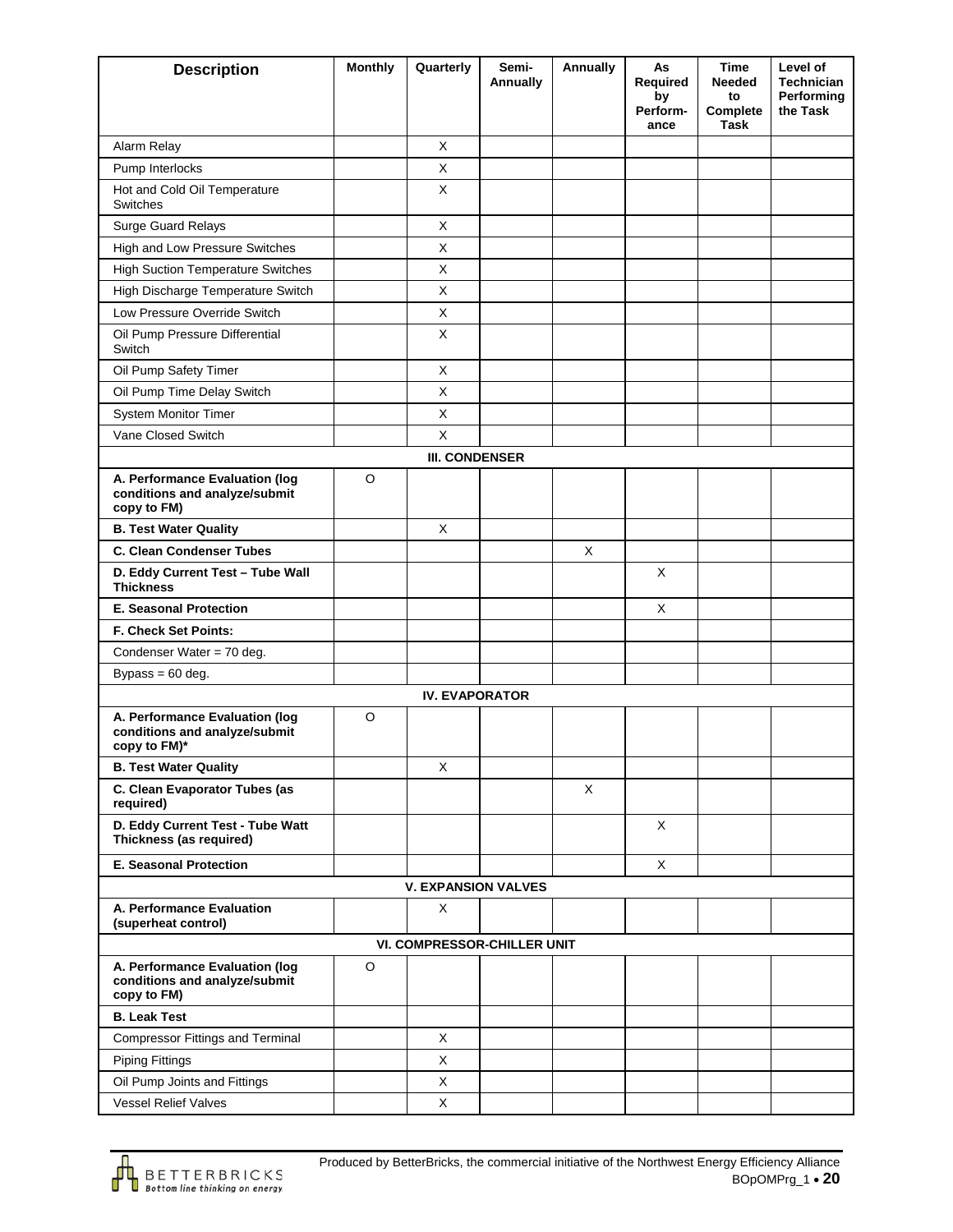| <b>Description</b>                                        | <b>Monthly</b> | Quarterly                      | Semi-<br>Annually | Annually | As<br>Required<br>by<br>Perform-<br>ance | <b>Time</b><br><b>Needed</b><br>to<br>Complete<br><b>Task</b> | Level of<br><b>Technician</b><br>Performing<br>the Task |
|-----------------------------------------------------------|----------------|--------------------------------|-------------------|----------|------------------------------------------|---------------------------------------------------------------|---------------------------------------------------------|
| <b>C. Vibration Isolation Text</b>                        |                |                                |                   |          | X                                        |                                                               |                                                         |
| D. General Appearance                                     |                |                                |                   |          |                                          |                                                               |                                                         |
| Paint                                                     |                |                                |                   | X        |                                          |                                                               |                                                         |
| Insulation                                                |                |                                |                   | X        |                                          |                                                               |                                                         |
|                                                           |                | VII. STARTER(S)                |                   |          |                                          |                                                               |                                                         |
| A. Examine Contactors (hardware<br>and operation)         |                | X                              |                   |          |                                          |                                                               |                                                         |
| <b>B. Verify Overload Setting and Trip</b>                |                | X                              |                   |          |                                          |                                                               |                                                         |
| <b>C. Test Electrical Connections</b>                     |                | X                              |                   |          |                                          |                                                               |                                                         |
| D. Pump Down Control (verify<br>operation)                |                | X                              |                   |          |                                          |                                                               |                                                         |
|                                                           |                | <b>VIII. OPTIONAL CONTROLS</b> |                   |          |                                          |                                                               |                                                         |
| A. Hot Gas Bypass Controls<br>(verify operation)          |                | X                              |                   |          |                                          |                                                               |                                                         |
| <b>B. Liquid Injection Controls (verify</b><br>operation) |                | X                              |                   |          |                                          |                                                               |                                                         |
| C. Pump Down Control (verify<br>operation)                |                | X                              |                   |          |                                          |                                                               |                                                         |
| <b>TOTAL HOURS</b>                                        |                |                                |                   |          |                                          |                                                               |                                                         |

**Key:** 

O -- Performed by In-House staff

X -- Performed by Service Contractor

Note: Some centrifugal chillers use power factor capacitors and some use surge capacitors. The capacitor may be installed out of sight in the compressor motor terminal box. In all cases, capacitors must be disconnected from the circuit to obtain a useful megger reading. Failure to do so will produce a low reading. In handling electrical components, only fully qualified electrical technicians should attempt service.

# **Chiller Start-up and Shut-Down Procedures**

A journey level technician performs the cooling season start-up and shutdown tasks with the assistance of a helper level technician.

### **A. The Cooling Season Start-Up Preparation and Inspection**

The following tasks prepare your unit for cooling duties with reliability, safety and efficiency:

- **1** Pressurizing the unit and conducting a leak check
- **2** Checking refrigerant and oil levels
- **3** Checking oil sump and purge oil heaters and temperatures
- **4** Checking and testing all operating and safety controls
- **5** Checking the starter operation
- **6** Starting the chilled water pump
- **7** Starting the condenser water pump and cooling tower
- **8** Starting the chiller and calibrating controls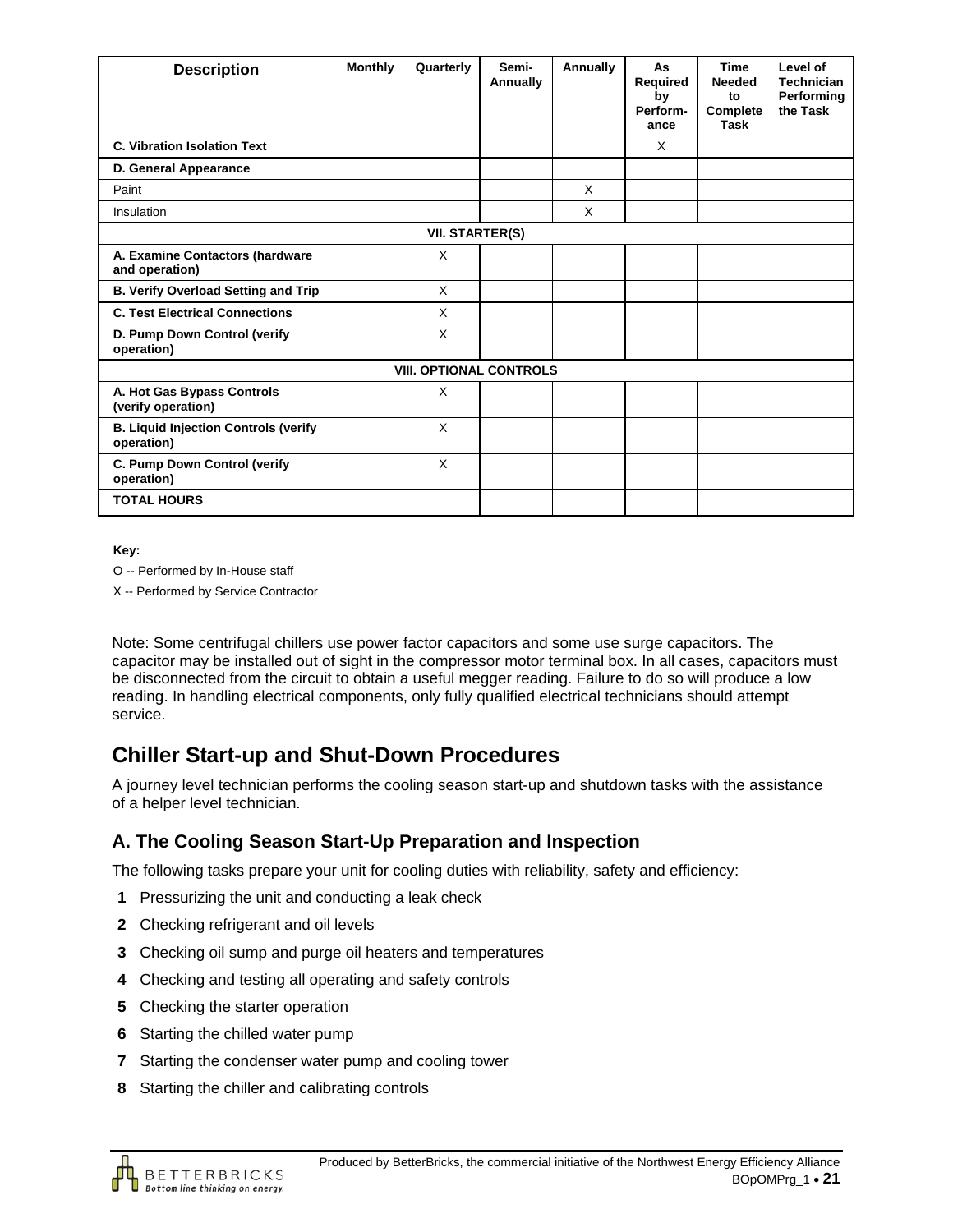- **9** Checking purge unit operation
- **10** Logging operating conditions after system and unit stabilize
- **11** Reviewing operating procedures and owner's log with operator
- **12** Checking auxiliary equipment operation

## **TOTAL HOURS TO COMPLETE:**

| the contract of the contract of the contract of the contract of |  |  |
|-----------------------------------------------------------------|--|--|
|                                                                 |  |  |
|                                                                 |  |  |
|                                                                 |  |  |
|                                                                 |  |  |
|                                                                 |  |  |
|                                                                 |  |  |
|                                                                 |  |  |
|                                                                 |  |  |
|                                                                 |  |  |

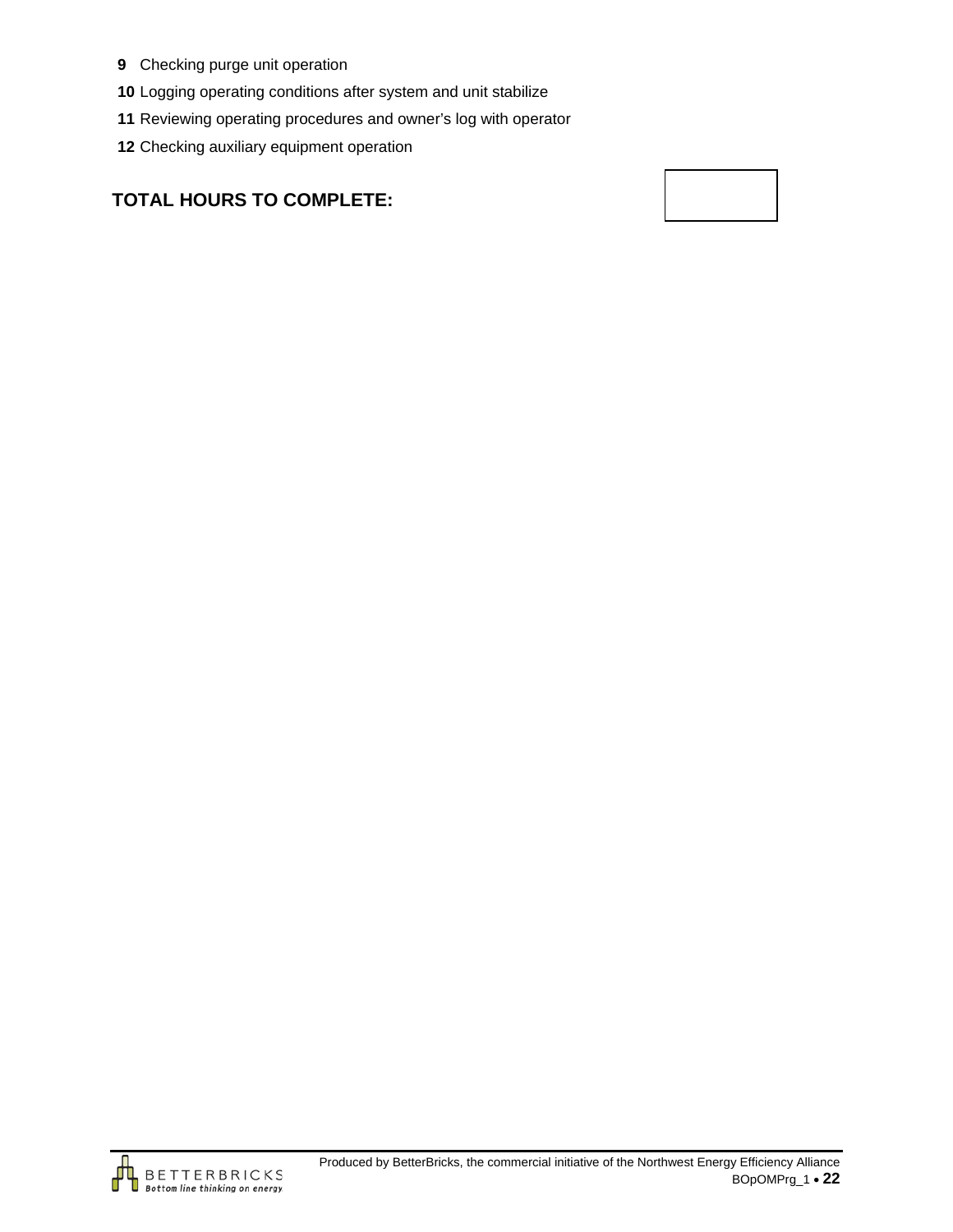## **B.The Annual Equipment Shutdown Inspection and PM**

The following tasks are performed once each year during a shutdown period in order to properly evaluate your equipment status and prepare your unit for the next cooling season:

- **1** Checking the Compressor-Motor Assembly for the following items and performing PM tasks as indicated:
	- Recording voltages
	- Megging and recording motor winding resistance
	- **Lubricating open motor**
	- Checking the alignment on open motor drive units
	- Checking the coupling
	- Checking seals
	- Checking inlet vane operator and linkage; lubricating where required
- **2** Checking the Compressor Oil System for the following items:
	- Changing oil, oil filter and dryer
	- Conducting analysis on oil and oil filter at an independent laboratory
	- Checking oil pump, seal and motor
	- Cleaning the dirt leg
	- Checking heater and thermostat
	- **Checking all other oil system components including cooler, strainer and solenoid valve where** applicable
- **3** Checking Motor Starter and performing the following tasks:
	- Running diagnostic check
	- Cleaning contacts or recommending replacement
	- Checking linkage
	- **Megging motor**
	- Checking all terminals and tightening connections
	- Checking overloads, dash pot oil and calibrating
	- **EXT** Cleaning or replacing air filter where required
	- **Dry running starter (or before start-up); checking status lights**
- **4** Reviewing the Control Panel for the following items:
	- Running diagnostic check of Micro Control Panel
	- Checking safety shutdown operation
	- Checking all terminals and tightening connections
	- Checking Display Data accuracy and set points
- **5** Reviewing the Purge Unit for the following items:
	- **Inspecting the operation of the unit**
	- Changing oil
	- Changing filter dryer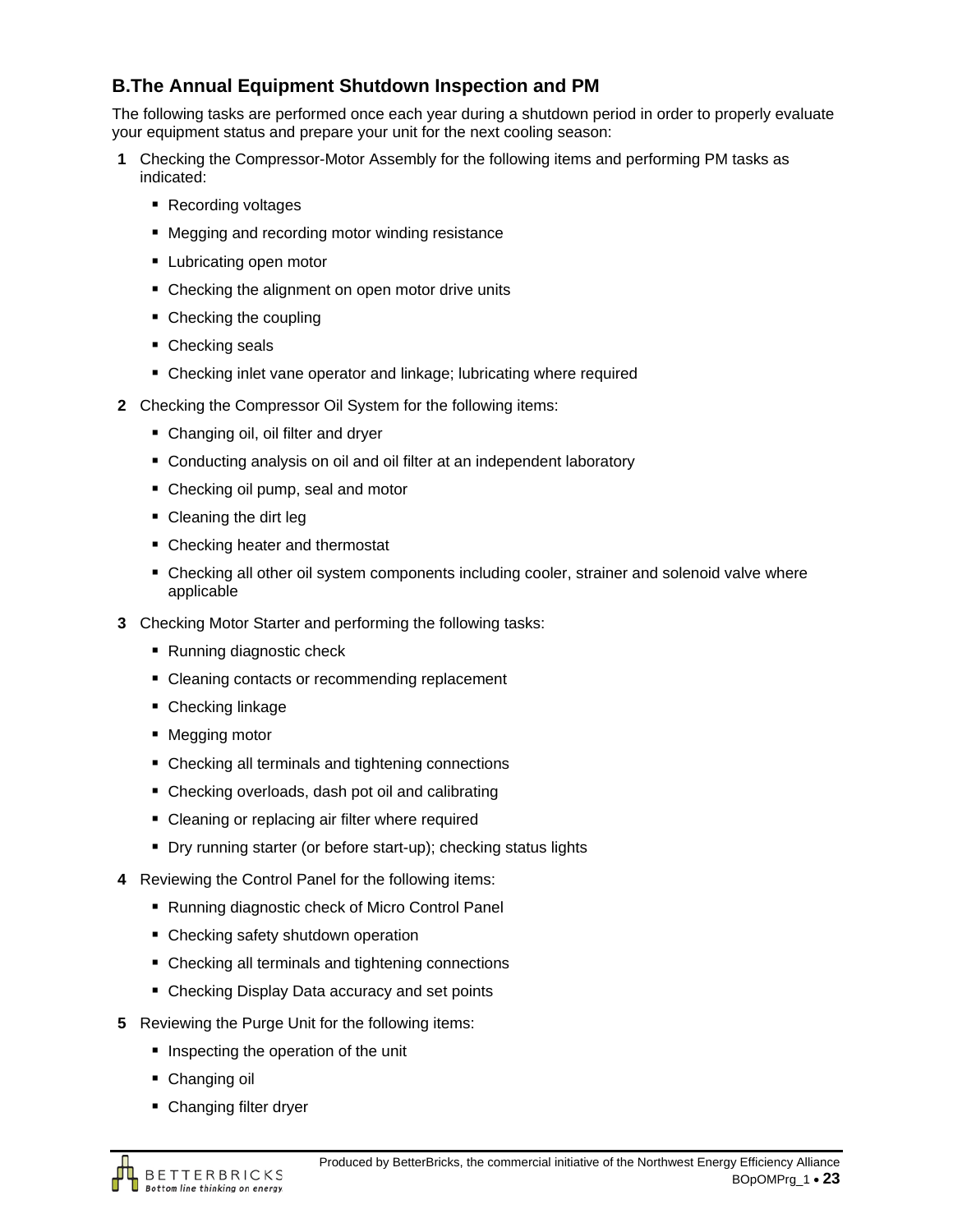- **EXTERN** Cleaning orifice in the liquid feed line to coil
- Cleaning the foul gas strainer
- Cleaning solenoid valves
- Cleaning purge drum, checking and cleaning float valve; replacing gaskets
- Checking heater operation
- Checking all other components for proper condition and operation; recording pressure control set point
- **6** Checking the Condenser for the following items:
	- Checking the water flow
	- Checking flow switch operation
	- Removing condenser head and inspecting end sheets
	- **Mechanically brush-cleaning condenser water tube**
- **7** Checking the Cooler for the following items:
	- Checking the water flow
	- Checking flow switch operation
	- Checking refrigerant level
- **8** Checking the System for the following items:
	- Conducting a leak check and identifying leak sources
	- Adding refrigerant as required (10 percent maximum included)
	- Recording condition of sight glasses
	- Checking the refrigerant cycle to verify the proper operating balance
	- Checking condenser water and chilled water heat transfer
- **9** General items included:
	- Repairing insulation removed for inspection and maintenance procedures
	- Cleaning equipment and surrounding area upon completion of work
	- **Consulting with the operator**
	- **Reporting deficiencies and repairs required**

## **TOTAL HOURS TO COMPLETE:**

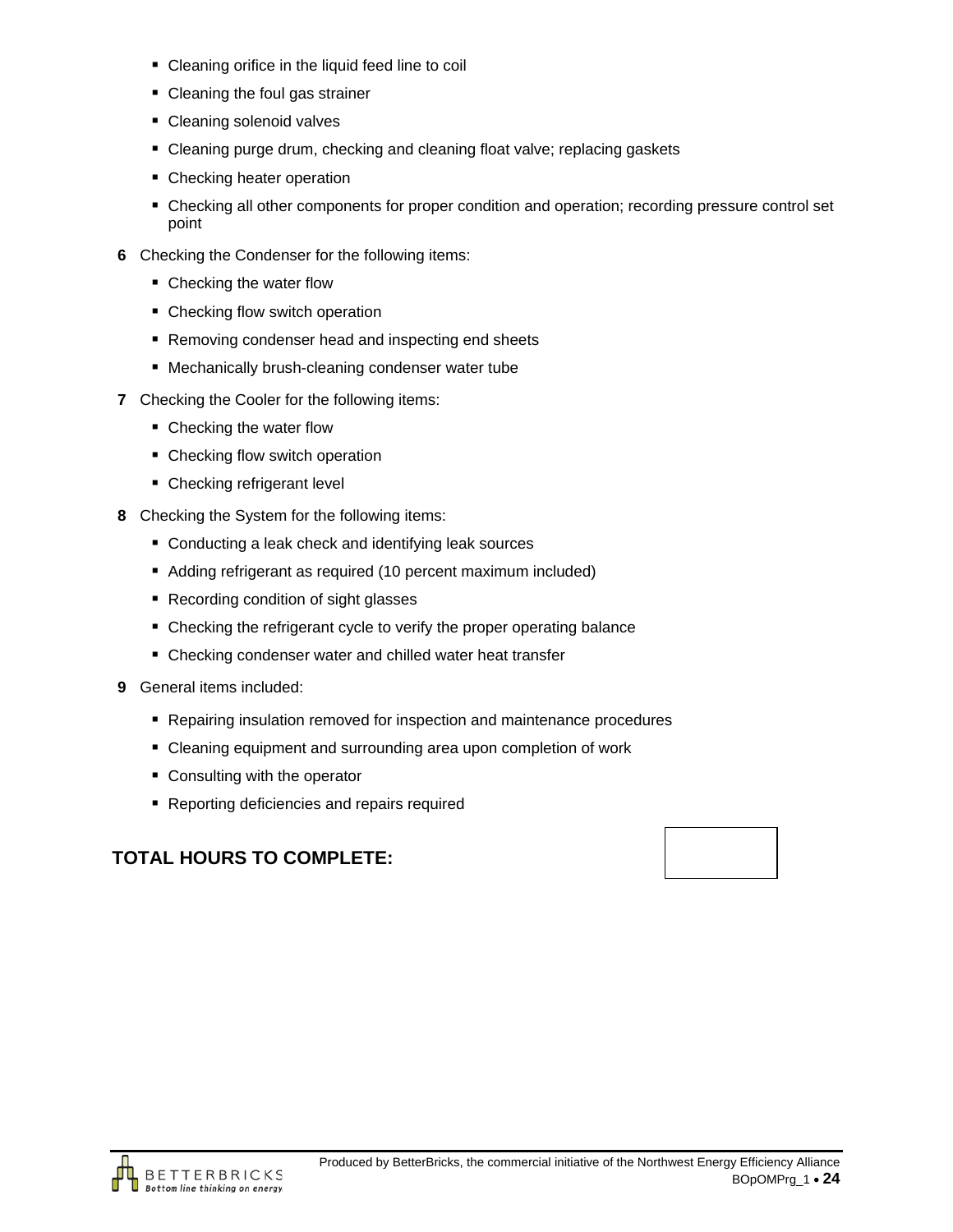# **Appendix D: Contractor Hazardous Materials And Refrigerant Policy Agreement**

The contractor agrees that it will use/provide only environmentally safe products while doing business with (Company Name The Company Name and Employees in fulfillment of this contract; that it shall describe in detail any products it shall use or provide, including necessary specifications indicating that they meet with all requirements of law: that it shall dispose of any material considered to be "hazardous" under any Federal, State, or Local statute, regulation, rule or ordinance in a lawful and environmentally safe manner: and that it indemnifies and holds harmless (Company Name \_\_\_\_\_\_\_\_\_\_\_\_\_\_\_\_\_\_\_) from any loss, damages or liabilities incurred as a result of use by or on behalf

of (Company Name\_\_\_\_\_\_\_\_\_\_\_\_\_\_\_\_\_\_\_) of such products.

The contractor shall provide to the facility owner or manager **and** post in conspicuous location all applicable Material Safety Data Sheets.

# **Refrigerant Policy Agreement:**

I, the contract of the contract of the contract of the contract of the contract of our contract of our contract of our contract of our contract of  $\alpha$ service technicians have received training on venting, recovery, recycling, and replacement of chlorofluorocarbons (CFCs), hydrochlorofluorocarbons (HCFCs), and other refrigerants used in air conditioning and refrigerant systems, units, and small appliances, and have taken and passed an EPAapproved test appropriate for the equipment that they service and/or dispose of.

I agree that all of our service technicians will follow procedures for servicing, repairing, and disposing of any and all refrigerant-containing devices, units, and systems as outlined by company policy and federal, state, and local laws and regulations now in effect or hereinafter enacted which pertain to the Federal Clean Air Act of 1990.

I am aware of the significant harm to the earth's atmosphere when refrigerants are vented into the air. We agree not to willfully vent refrigerants into the air under any circumstances.

I understand that our organization will be held responsible and liable if I, or any of our service technicians willfully violate the Federal Clean Air Act of 1990 regarding venting of refrigerants and we are liable for any and all fines associated with violations (currently up to \$25,000 per occurrence). Any unintentional venting will be documented in accordance with company policy.

I understand that if we willfully violate the Clean Air Act of 1990, we willfully protect, indemnify, hold harmless, and defend (Company Name \_\_\_\_\_\_\_\_\_\_\_\_\_\_\_\_\_\_\_\_\_\_\_) from and against any and all liability regarding the handling, venting, and/or disposal of any and all refrigerants.

We also agree to provide a copy of the Federal Certification numbers for all service technicians. Should any certifications be revoked, we will notify (Company Name\_\_\_\_\_\_\_\_\_\_\_\_\_\_\_\_\_\_\_) immediately.

| Signed:                 |                                                                        |
|-------------------------|------------------------------------------------------------------------|
| <b>Printed Name:</b>    |                                                                        |
| <b>Company Name:</b>    |                                                                        |
| Date:                   |                                                                        |
| <b>Technician Name:</b> |                                                                        |
|                         |                                                                        |
|                         | Use space below and back if needed to complete technician information. |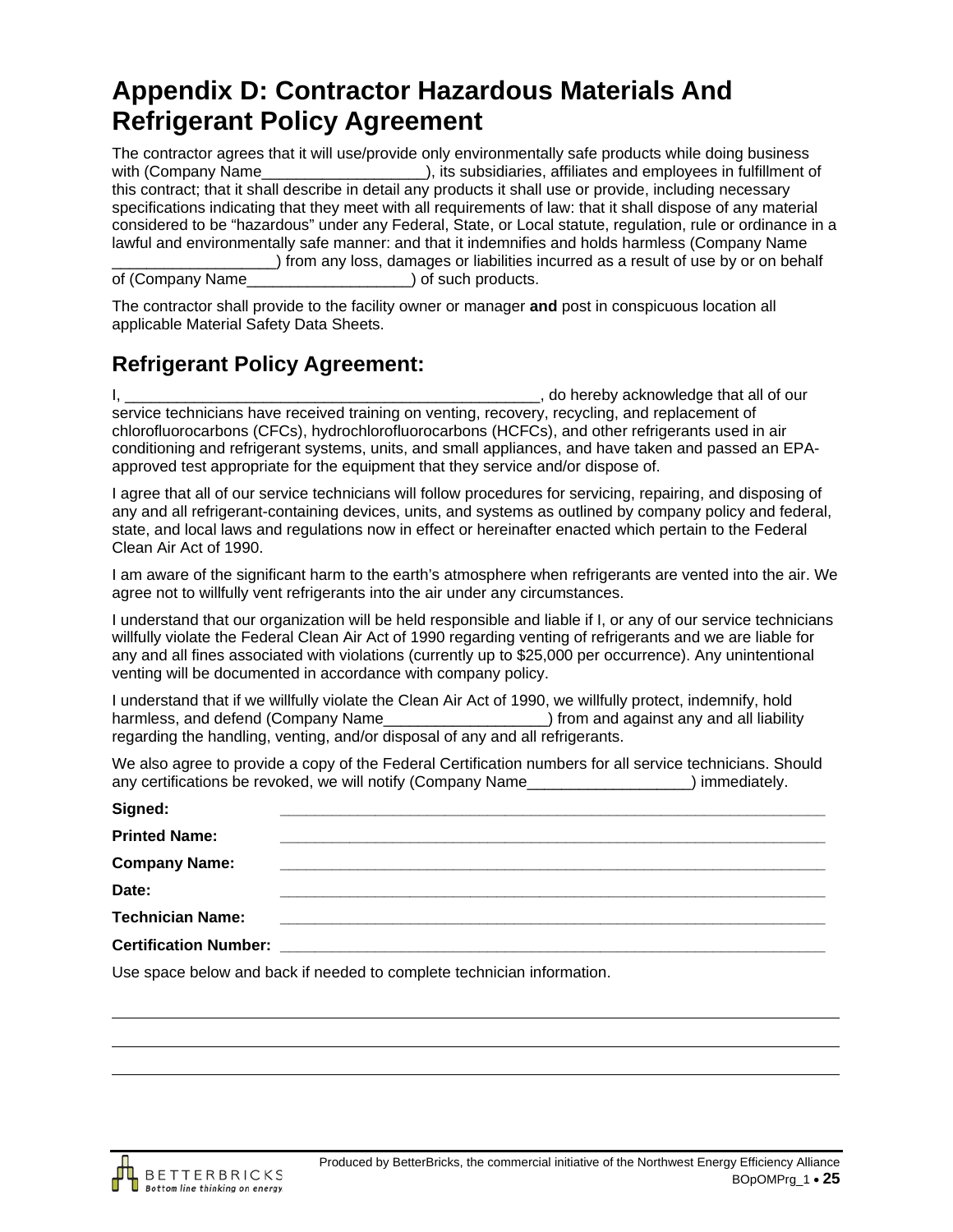